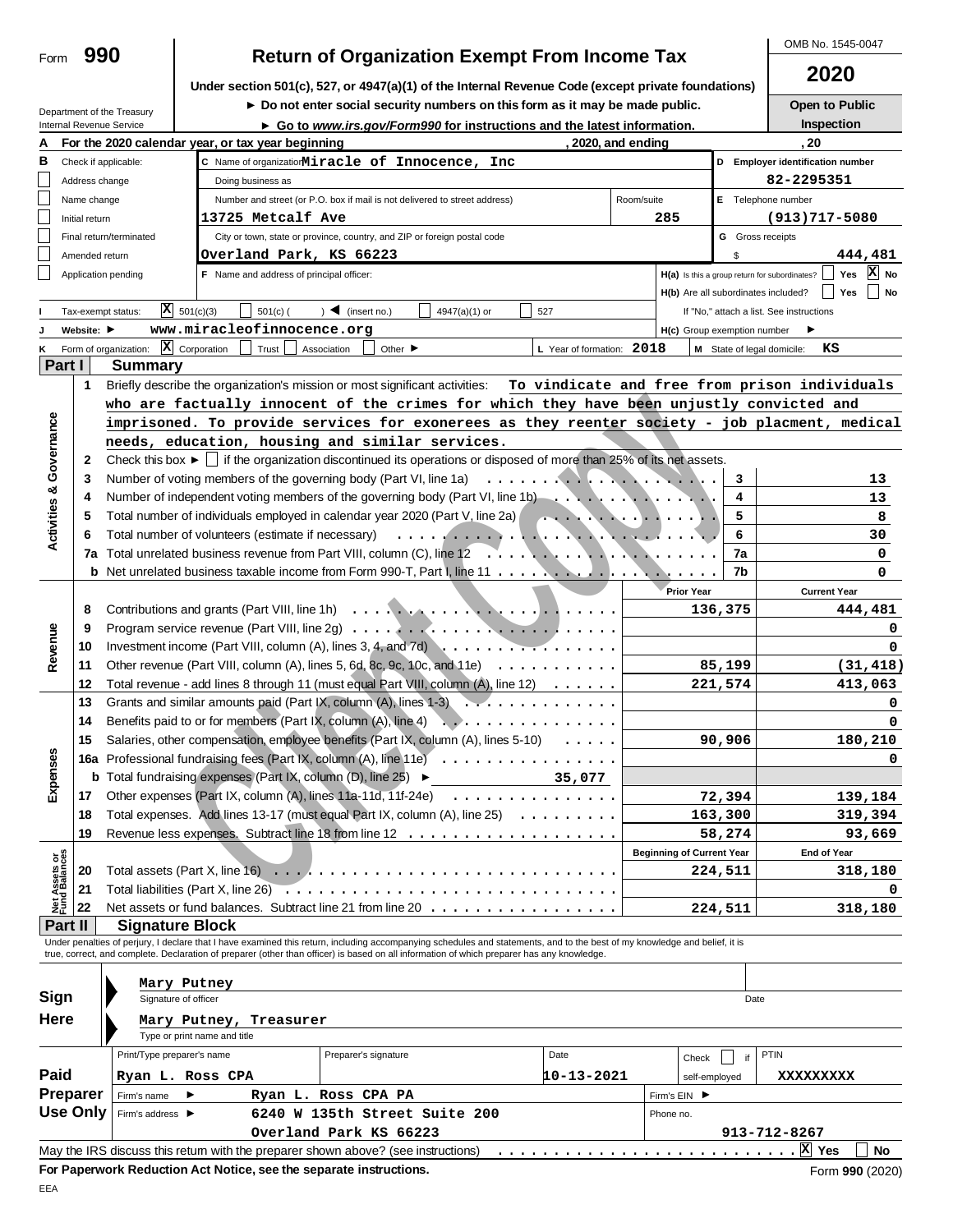|              | Form 990 (2020)<br>Miracle of Innocence, Inc<br>82-2295351                                                                                                                                       |         | Page 2          |
|--------------|--------------------------------------------------------------------------------------------------------------------------------------------------------------------------------------------------|---------|-----------------|
|              | Part III<br><b>Statement of Program Service Accomplishments</b>                                                                                                                                  |         |                 |
|              | Check if Schedule O contains a response or note to any line in this Part III                                                                                                                     |         |                 |
| 1            | Briefly describe the organization's mission:                                                                                                                                                     |         |                 |
|              | To vindicate and free from prison individuals who are factually innocent of the crimes for which                                                                                                 |         |                 |
|              | they have been unjustly convicted and imprisoned. To provide services for exonerees as they                                                                                                      |         |                 |
|              | reenter society - job placment, medical needs, education, housing and similar services.                                                                                                          |         |                 |
|              |                                                                                                                                                                                                  |         |                 |
| $\mathbf{2}$ | Did the organization undertake any significant program services during the year which were not listed on the                                                                                     |         |                 |
|              |                                                                                                                                                                                                  | ∣ I Yes | ∣x∣ No          |
|              | If "Yes," describe these new services on Schedule O.                                                                                                                                             |         |                 |
| 3            | Did the organization cease conducting, or make significant changes in how it conducts, any program                                                                                               |         |                 |
|              |                                                                                                                                                                                                  | ∣ Yes   | ∣x∣ No          |
|              | If "Yes," describe these changes on Schedule O.                                                                                                                                                  |         |                 |
| 4            | Describe the organization's program service accomplishments for each of its three largest program services, as measured by                                                                       |         |                 |
|              | expenses. Section 501(c)(3) and 501(c)(4) organizations are required to report the amount of grants and allocations to others,                                                                   |         |                 |
|              | the total expenses, and revenue, if any, for each program service reported.                                                                                                                      |         |                 |
|              |                                                                                                                                                                                                  |         |                 |
| 4a           | \$<br>(Expenses \$122,133 including grants of \$<br>) (Revenue<br>(Code:                                                                                                                         |         |                 |
|              | Legal Defense Funding - Provides funds and internal expertise to identify, investigate, and                                                                                                      |         |                 |
|              | defend active cases for individuals wrongfully convicted and incarcerated.                                                                                                                       |         |                 |
|              |                                                                                                                                                                                                  |         |                 |
|              |                                                                                                                                                                                                  |         |                 |
|              |                                                                                                                                                                                                  |         |                 |
|              |                                                                                                                                                                                                  |         |                 |
|              |                                                                                                                                                                                                  |         |                 |
|              |                                                                                                                                                                                                  |         |                 |
|              |                                                                                                                                                                                                  |         |                 |
|              |                                                                                                                                                                                                  |         |                 |
|              |                                                                                                                                                                                                  |         |                 |
|              |                                                                                                                                                                                                  |         |                 |
| 4b           | $(1.5)$ (Expenses \$59,122 including grants of \$<br>) (Revenue<br>\$<br>(Code:                                                                                                                  |         |                 |
|              | Exoneree Comprehensive Care - Provides financial support and professional counseling for                                                                                                         |         |                 |
|              | exonerated individuals to assist with essential purchases of clothing, cell phones, household                                                                                                    |         |                 |
|              | items, and transportation. This program is led by exonerated individuals who provide mentoring<br>and counseling to current and formerly incarcerated individuals who were wrongfully convicted. |         |                 |
|              |                                                                                                                                                                                                  |         |                 |
|              |                                                                                                                                                                                                  |         |                 |
|              |                                                                                                                                                                                                  |         |                 |
|              |                                                                                                                                                                                                  |         |                 |
|              |                                                                                                                                                                                                  |         |                 |
|              |                                                                                                                                                                                                  |         |                 |
|              |                                                                                                                                                                                                  |         |                 |
|              |                                                                                                                                                                                                  |         |                 |
| 4c           | ) (Revenue<br>) (Expenses \$<br>43,085 including grants of \$<br>\$<br>(Code:                                                                                                                    |         |                 |
|              | Social Justic Education and Advocacy - Educates the general public about the injustice of                                                                                                        |         |                 |
|              | wrongful convictions and the need to provide support and legal services to individuals currently                                                                                                 |         |                 |
|              | incarcerated as well as those released and facing the challenges of re-entering society. This is                                                                                                 |         |                 |
|              | done through public speaking and social media.                                                                                                                                                   |         |                 |
|              |                                                                                                                                                                                                  |         |                 |
|              |                                                                                                                                                                                                  |         |                 |
|              |                                                                                                                                                                                                  |         |                 |
|              |                                                                                                                                                                                                  |         |                 |
|              |                                                                                                                                                                                                  |         |                 |
|              |                                                                                                                                                                                                  |         |                 |
|              |                                                                                                                                                                                                  |         |                 |
| 4d           | Other program services (Describe on Schedule O.)                                                                                                                                                 |         |                 |
|              | (Expenses \$<br>including grants of $$$<br>) (Revenue \$                                                                                                                                         |         |                 |
| 4e           | Total program service expenses ▶<br>224,340                                                                                                                                                      |         |                 |
| EEA          |                                                                                                                                                                                                  |         | Form 990 (2020) |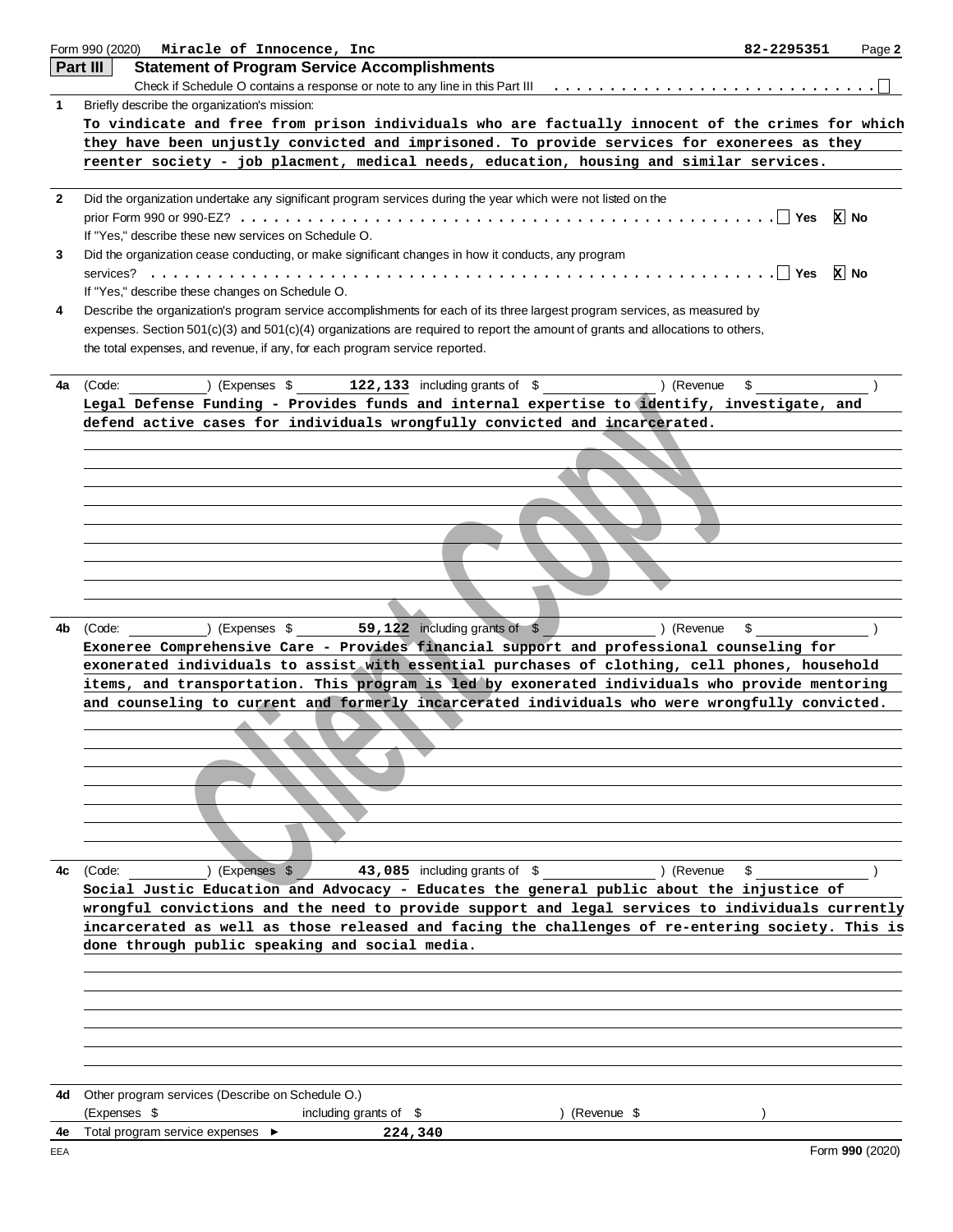|      | Part IV<br><b>Checklist of Required Schedules</b>                                                                                                         |                   |     |    |
|------|-----------------------------------------------------------------------------------------------------------------------------------------------------------|-------------------|-----|----|
|      |                                                                                                                                                           |                   | Yes | No |
| 1    | Is the organization described in section $501(c)(3)$ or $4947(a)(1)$ (other than a private foundation)? If "Yes,"                                         |                   |     |    |
|      |                                                                                                                                                           | $\mathbf{1}$      | х   |    |
| 2    | Is the organization required to complete Schedule B, Schedule of Contributors See instructions?                                                           | $\mathbf{2}$      | x   |    |
| 3    | Did the organization engage in direct or indirect political campaign activities on behalf of or in opposition to                                          |                   |     |    |
|      |                                                                                                                                                           | 3                 |     | x  |
| 4    | Section 501(c)(3) organizations. Did the organization engage in lobbying activities, or have a section 501(h)                                             |                   |     |    |
|      |                                                                                                                                                           | 4                 |     | x  |
| 5    | Is the organization a section $501(c)(4)$ , $501(c)(5)$ , or $501(c)(6)$ organization that receives membership dues,                                      |                   |     |    |
|      | assessments, or similar amounts as defined in Revenue Procedure 98-19? If "Yes," complete Schedule C, Part III                                            | 5                 |     | x  |
| 6    | Did the organization maintain any donor advised funds or any similar funds or accounts for which donors                                                   |                   |     |    |
|      | have the right to provide advice on the distribution or investment of amounts in such funds or accounts? If                                               |                   |     |    |
|      |                                                                                                                                                           | 6                 |     | x  |
| 7    | Did the organization receive or hold a conservation easement, including easements to preserve open space,                                                 |                   |     |    |
|      | the environment, historic land areas, or historic structures? If "Yes," complete Schedule D, Part II                                                      | $\overline{7}$    |     | x  |
| 8    | Did the organization maintain collections of works of art, historical treasures, or other similar assets? If "Yes,"                                       |                   |     |    |
|      |                                                                                                                                                           | 8                 |     | x  |
| 9    | Did the organization report an amount in Part X, line 21, for escrow or custodial account liability, serve as a                                           |                   |     |    |
|      | custodian for amounts not listed in Part X; or provide credit counseling, debt management, credit repair, or                                              |                   |     |    |
|      |                                                                                                                                                           | 9                 |     | x  |
| 10   | Did the organization, directly or through a related organization, hold assets in donor-restricted endowments                                              |                   |     |    |
|      |                                                                                                                                                           | 10                |     | x  |
| 11   | If the organization's answer to any of the following questions is "Yes," then complete Schedule D, Parts VI,                                              |                   |     |    |
|      | VII, VIII, IX, or X as applicable.                                                                                                                        |                   |     |    |
| а    | Did the organization report an amount for land, buildings, and equipment in Part X, line 10? If "Yes,"                                                    |                   |     |    |
|      |                                                                                                                                                           | 11a               |     | x  |
|      | <b>b</b> Did the organization report an amount for investments - other securities in Part X, line 12, that is 5% or more                                  |                   |     |    |
|      |                                                                                                                                                           | 11 <sub>b</sub>   |     | x  |
| c    | Did the organization report an amount for investments - program related in Part X, line 13, that is 5% or more                                            |                   |     |    |
|      |                                                                                                                                                           | 11c               |     | x  |
|      | d Did the organization report an amount for other assets in Part X, line 15, that is 5% or more of its total assets                                       |                   |     |    |
|      | reported in Part X, line 16? If "Yes," complete Schedule D, Part IX $\ldots \ldots \ldots \ldots \ldots \ldots \ldots \ldots \ldots \ldots \ldots \ldots$ | 11d               |     | x  |
|      | e Did the organization report an amount for other liabilities in Part X, line 25? If "Yes," complete Schedule D, Part X                                   | 11e               |     | x  |
| f    | Did the organization's separate or consolidated financial statements for the tax year include a footnote that addresses                                   |                   |     |    |
|      | the organization's liability for uncertain tax positions under FIN 48 (ASC 740)? If "Yes," complete Schedule D, Part X                                    | 11f               |     | x  |
| 12a  | Did the organization obtain separate, independent audited financial statements for the tax year? If "Yes," complete                                       |                   |     |    |
|      | Schedule D, Parts XI and XII $\ldots \ldots \ldots \ldots \ldots \ldots \ldots \ldots \ldots \ldots \ldots$                                               | 12a               |     | x  |
| b    | Was the organization included in consolidated, independent audited financial statements for the tax year? If                                              |                   |     |    |
|      | "Yes," and if the organization answered "No" to line 12a, then completing Schedule D, Parts XI and XII is optional $\ldots\ldots\ldots$                   | 12b               |     | x  |
| 13   | Is the organization a school described in section 170(b)(1)(A)(ii)? If "Yes," complete Schedule $E_1, \ldots, \ldots, \ldots, \ldots, \ldots$             | 13                |     | x  |
| 14a  |                                                                                                                                                           | 14a               |     | х  |
| b    | Did the organization have aggregate revenues or expenses of more than \$10,000 from grantmaking,                                                          |                   |     |    |
|      | fundraising, business, investment, and program service activities outside the United States, or aggregate                                                 |                   |     |    |
|      |                                                                                                                                                           | 14b               |     | x  |
| 15   | Did the organization report on Part IX, column (A), line 3, more than \$5,000 of grants or other assistance to or                                         |                   |     |    |
|      |                                                                                                                                                           | 15                |     | x  |
| 16   | Did the organization report on Part IX, column (A), line 3, more than \$5,000 of aggregate grants or other                                                |                   |     |    |
|      |                                                                                                                                                           | 16                |     | х  |
| 17   | Did the organization report a total of more than \$15,000 of expenses for professional fundraising services on                                            |                   |     |    |
|      |                                                                                                                                                           | 17                |     | x  |
| 18   | Did the organization report more than \$15,000 total of fundraising event gross income and contributions on                                               |                   |     |    |
|      |                                                                                                                                                           | 18                | х   |    |
| 19   | Did the organization report more than \$15,000 of gross income from gaming activities on Part VIII, line 9a?                                              |                   |     |    |
|      |                                                                                                                                                           | 19                |     | x  |
| 20 a |                                                                                                                                                           | <b>20a</b>        |     | x  |
| b    | If "Yes" to line 20a, did the organization attach a copy of its audited financial statements to this retum?                                               | 20b               |     |    |
| 21   | Did the organization report more than \$5,000 of grants or other assistance to any domestic organization or                                               |                   |     |    |
|      | domestic government on Part IX, column (A), line 1? If "Yes," complete Schedule I, Parts I and II                                                         | 21                |     | x  |
|      |                                                                                                                                                           | $Form$ 000 (2020) |     |    |

Form 990 (2020) Page **3 Miracle of Innocence, Inc 82-2295351**

Form **990** (2020)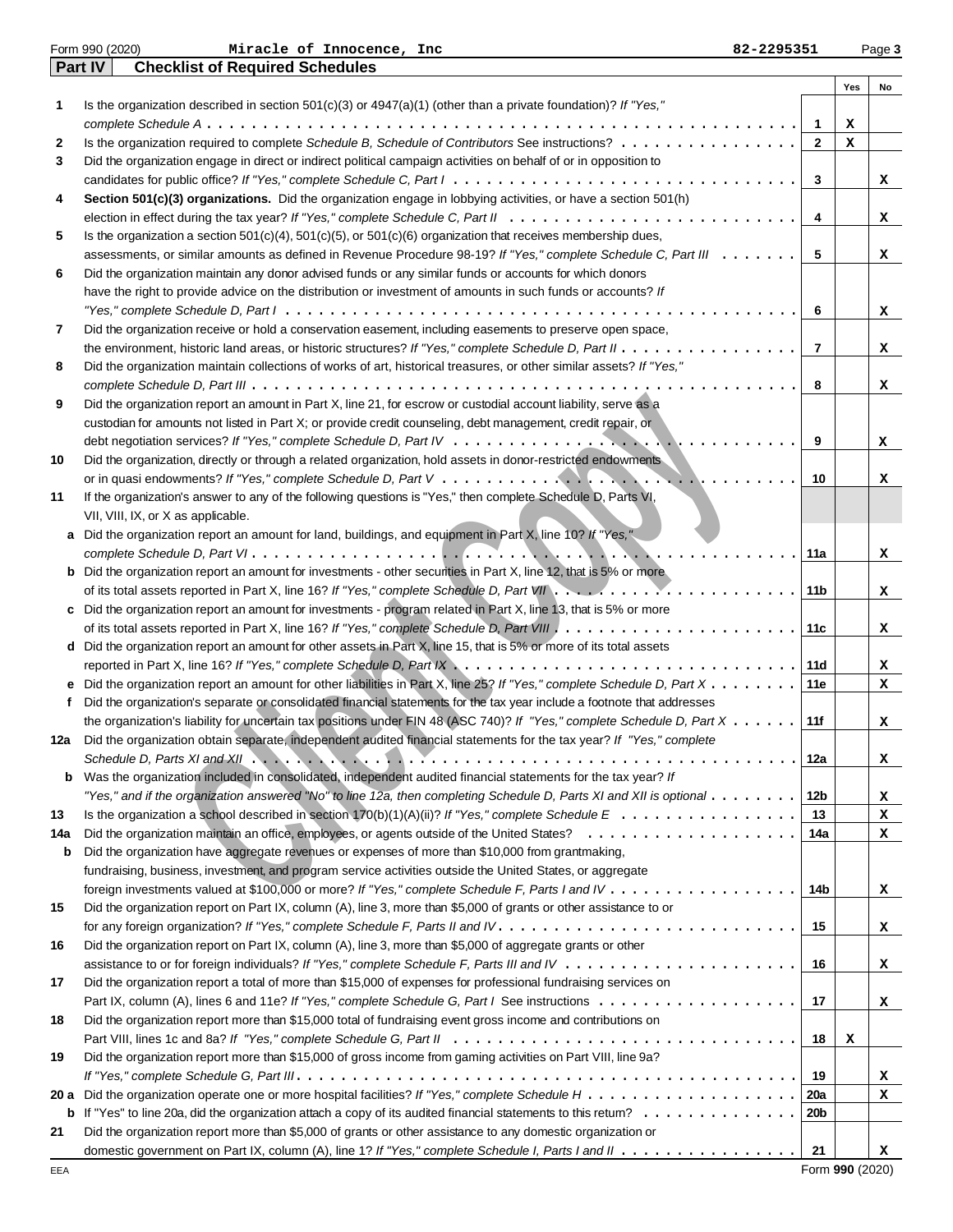|         | Form 990 (2020)<br>Miracle of Innocence, Inc<br>82-2295351                                                                                                                                                                                            |                 |            | Page 4 |
|---------|-------------------------------------------------------------------------------------------------------------------------------------------------------------------------------------------------------------------------------------------------------|-----------------|------------|--------|
|         | <b>Part IV</b><br><b>Checklist of Required Schedules</b> (continued)                                                                                                                                                                                  |                 |            |        |
|         |                                                                                                                                                                                                                                                       |                 | Yes        | No     |
| 22      | Did the organization report more than \$5,000 of grants or other assistance to or for domestic individuals on                                                                                                                                         |                 |            |        |
|         |                                                                                                                                                                                                                                                       | 22              |            | x      |
| 23      | Did the organization answer "Yes" to Part VII, Section A, line 3, 4, or 5 about compensation of the                                                                                                                                                   |                 |            |        |
|         | organization's current and former officers, directors, trustees, key employees, and highest compensated                                                                                                                                               |                 |            |        |
|         |                                                                                                                                                                                                                                                       | 23              |            | x      |
| 24a     | Did the organization have a tax-exempt bond issue with an outstanding principal amount of more than                                                                                                                                                   |                 |            |        |
|         | \$100,000 as of the last day of the year, that was issued after December 31, 2002? If "Yes," answer lines 24b                                                                                                                                         |                 |            |        |
|         |                                                                                                                                                                                                                                                       | 24a             |            | x      |
| b       | Did the organization invest any proceeds of tax-exempt bonds beyond a temporary period exception?                                                                                                                                                     | 24b             |            |        |
| c       | Did the organization maintain an escrow account other than a refunding escrow at any time during the year                                                                                                                                             |                 |            |        |
|         |                                                                                                                                                                                                                                                       | 24c             |            |        |
| d       | Did the organization act as an "on behalf of" issuer for bonds outstanding at any time during the year?                                                                                                                                               | 24d             |            |        |
| 25a     | Section 501(c)(3), 501(c)(4), and 501(c)(29) organizations. Did the organization engage in an excess benefit                                                                                                                                          |                 |            |        |
|         | transaction with a disqualified person during the year? If "Yes," complete Schedule L, Part $l_1, \ldots, \ldots, \ldots, \ldots, \ldots, \ldots$                                                                                                     | 25a             |            | x      |
| b       | Is the organization aware that it engaged in an excess benefit transaction with a disqualified person in a prior                                                                                                                                      |                 |            |        |
|         | year, and that the transaction has not been reported on any of the organization's prior Forms 990 or 990-EZ?                                                                                                                                          |                 |            |        |
|         |                                                                                                                                                                                                                                                       | 25b             |            | x      |
| 26      | Did the organization report any amount on Part X, line 5 or 22, for receivables from or payables to any current                                                                                                                                       |                 |            |        |
|         | or former officer, director, trustee, key employee, creator or founder, substantial contributor, or 35%                                                                                                                                               |                 |            |        |
|         | controlled entity or family member or any of these persons? If "Yes," complete Schedule L, Part II.                                                                                                                                                   | 26              |            | x      |
| 27      | Did the organization provide a grant or other assistance to any current or former officer, director, trustee, key                                                                                                                                     |                 |            |        |
|         | employee, creator or founder, substantial contributor or employee thereof, a grant selection committee                                                                                                                                                |                 |            |        |
|         | member, or to a 35% controlled entity (including an employee thereof) or family member of any of these                                                                                                                                                |                 |            |        |
|         |                                                                                                                                                                                                                                                       | 27              |            | x      |
| 28      | Was the organization a party to a business transaction with one of the following parties (see Schedule L, Part                                                                                                                                        |                 |            |        |
|         | IV instructions, for applicable filing thresholds, conditions, and exceptions):                                                                                                                                                                       |                 |            |        |
| а       | A current or former officer, director, trustee, key employee, creator or founder, or substantial contributor? If                                                                                                                                      |                 |            |        |
|         |                                                                                                                                                                                                                                                       | 28a             |            | x      |
| b       |                                                                                                                                                                                                                                                       | 28b             |            | x      |
| c       | A 35% controlled entity of one or more individuals and/or organizations described in lines 28a or 28b? If                                                                                                                                             |                 |            |        |
|         |                                                                                                                                                                                                                                                       | 28c             |            | x      |
| 29      | Did the organization receive more than \$25,000 in non-cash contributions? If "Yes," complete Schedule M.                                                                                                                                             | 29              |            | x      |
| 30      | Did the organization receive contributions of art, historical treasures, or other similar assets, or qualified                                                                                                                                        |                 |            |        |
|         |                                                                                                                                                                                                                                                       | 30<br>31        |            | x      |
| 31      | Did the organization liquidate, terminate, or dissolve and cease operations? If "Yes," complete Schedule N, Part I. .                                                                                                                                 |                 |            | x      |
| 32      | Did the organization sell, exchange, dispose of, or transfer more than 25% of its net assets? If "Yes,"                                                                                                                                               |                 |            |        |
|         | Did the organization own 100% of an entity disregarded as separate from the organization under Regulations                                                                                                                                            | 32              |            | x      |
| 33      |                                                                                                                                                                                                                                                       |                 |            |        |
|         | sections 301.7701-2 and 301.7701-3? If "Yes," complete Schedule R, Part $l : \ldots : \ldots : \ldots : \ldots : \ldots : \ldots : \ldots$                                                                                                            | 33              |            | x      |
| 34      | Was the organization related to any tax-exempt or taxable entity? If "Yes," complete Schedule R, Part II, III,                                                                                                                                        |                 |            |        |
|         |                                                                                                                                                                                                                                                       | 34              |            | x      |
| 35a     | Did the organization have a controlled entity within the meaning of section $512(b)(13)? \ldots \ldots \ldots \ldots \ldots \ldots \ldots$<br>If "Yes" to line 35a, did the organization receive any payment from or engage in any transaction with a | <b>35a</b>      |            | x      |
| b       | controlled entity within the meaning of section 512(b)(13)? If "Yes," complete Schedule R, Part V, line 2.                                                                                                                                            | 35 <sub>b</sub> |            |        |
| 36      | Section 501(c)(3) organizations. Did the organization make any transfers to an exempt non-charitable                                                                                                                                                  |                 |            |        |
|         |                                                                                                                                                                                                                                                       | 36              |            |        |
| 37      | Did the organization conduct more than 5% of its activities through an entity that is not a related organization                                                                                                                                      |                 |            | x      |
|         | and that is treated as a partnership for federal income tax purposes? If "Yes," complete Schedule R, Part VI.                                                                                                                                         | 37              |            |        |
|         |                                                                                                                                                                                                                                                       |                 |            | x      |
| 38      | Did the organization complete Schedule O and provide explanations in Schedule O for Part VI, lines 11b and<br>19? Note: All Form 990 filers are required to complete Schedule O.                                                                      | 38              | х          |        |
|         | <b>Statements Regarding Other IRS Filings and Tax Compliance</b>                                                                                                                                                                                      |                 |            |        |
| Part V  | Check if Schedule O contains a response or note to any line in this Part V $\ldots \ldots \ldots \ldots \ldots$                                                                                                                                       |                 |            |        |
|         |                                                                                                                                                                                                                                                       |                 | <b>Yes</b> | No     |
|         | 0                                                                                                                                                                                                                                                     |                 |            |        |
| 1a<br>b | Enter the number of Form W-2G included in line 1a. Enter -0- if not applicable $\dots \dots \dots \dots \dots$<br>0                                                                                                                                   |                 |            |        |
| c       | Did the organization comply with backup withholding rules for reportable payments to vendors and                                                                                                                                                      |                 |            |        |
|         |                                                                                                                                                                                                                                                       | 1c              | х          |        |
|         |                                                                                                                                                                                                                                                       |                 |            |        |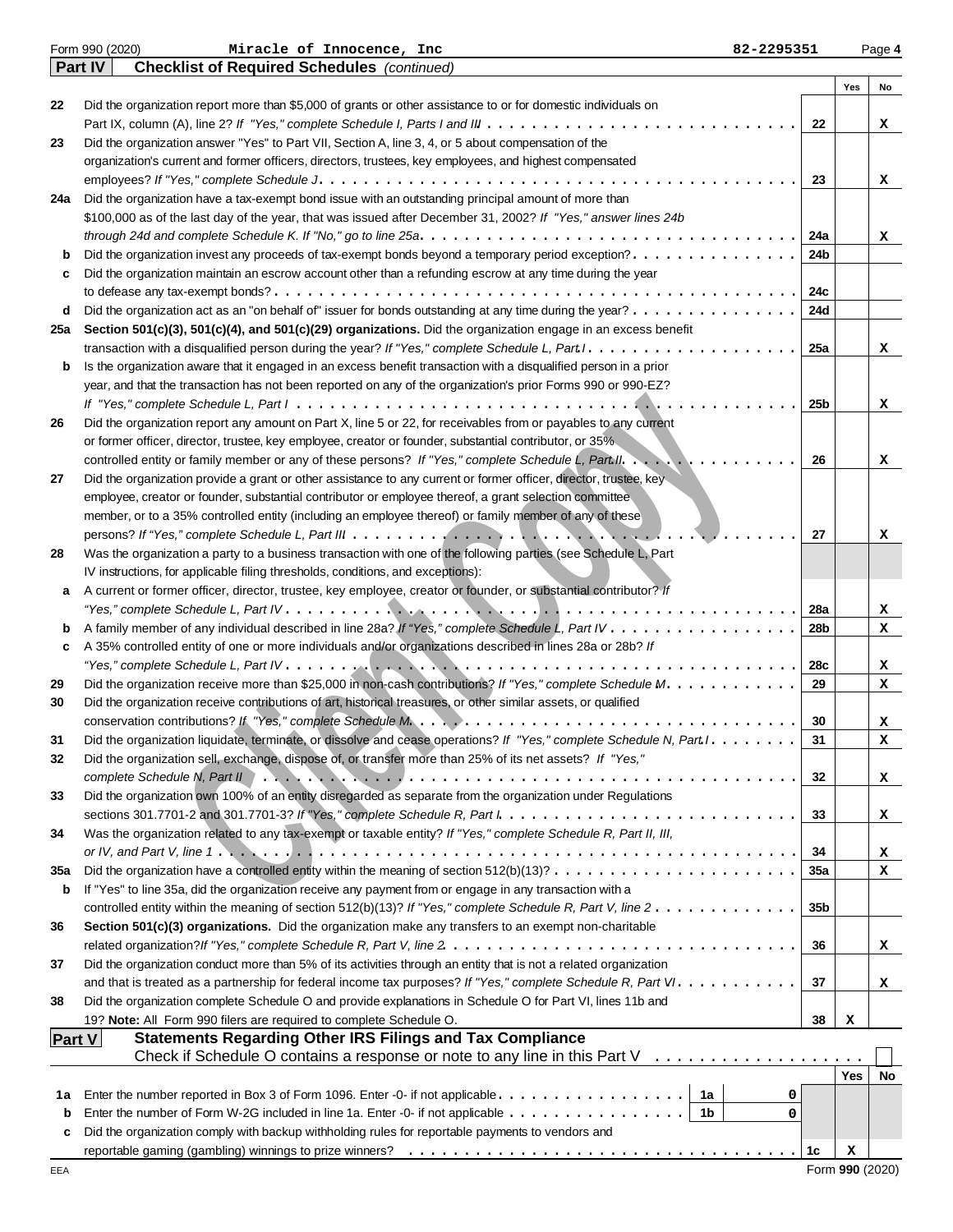|         | Form 990 (2020)<br>Miracle of Innocence, Inc<br>82-2295351                                                                                                                                                                           |                |     | Page 5 |
|---------|--------------------------------------------------------------------------------------------------------------------------------------------------------------------------------------------------------------------------------------|----------------|-----|--------|
|         | Statements Regarding Other IRS Filings and Tax Compliance (continued)<br>Part V                                                                                                                                                      |                |     |        |
|         |                                                                                                                                                                                                                                      |                | Yes | No     |
| 2a      | Enter the number of employees reported on Form W-3, Transmittal of Wage and Tax                                                                                                                                                      |                |     |        |
|         | . 1<br>Statements, filed for the calendar year ending with or within the year covered by this retum<br>2a<br>8                                                                                                                       |                |     |        |
| b       | If at least one is reported on line 2a, did the organization file all required federal employment tax returns?                                                                                                                       | 2 <sub>b</sub> | x   |        |
|         |                                                                                                                                                                                                                                      |                |     |        |
| За      | Did the organization have unrelated business gross income of \$1,000 or more during the year?                                                                                                                                        | За             |     | x      |
| b       | If "Yes," has it filed a Form 990-T for this year? If "No" to line 3b, provide an explanation on Schedule O.                                                                                                                         | 3 <sub>b</sub> |     |        |
| 4a      | At any time during the calendar year, did the organization have an interest in, or a signature or other authority over,                                                                                                              |                |     |        |
|         | a financial account in a foreign country (such as a bank account, securities account, or other financial account)?                                                                                                                   | 4a             |     | x      |
| b       | If "Yes," enter the name of the foreign country                                                                                                                                                                                      |                |     |        |
|         | See instructions for filing requirements for FinCEN Form 114, Report of Foreign Bank and Financial Accounts (FBAR).                                                                                                                  |                |     |        |
| 5a      | Was the organization a party to a prohibited tax shelter transaction at any time during the tax year?                                                                                                                                | 5a<br>5b       |     | x      |
| b       |                                                                                                                                                                                                                                      | 5c             |     | x      |
| c<br>6a | Does the organization have annual gross receipts that are normally greater than \$100,000, and did the                                                                                                                               |                |     |        |
|         |                                                                                                                                                                                                                                      | 6a             |     | x      |
| b       | If "Yes," did the organization include with every solicitation an express statement that such contributions or                                                                                                                       |                |     |        |
|         |                                                                                                                                                                                                                                      | 6b             |     |        |
| 7       | Organizations that may receive deductible contributions under section 170(c).                                                                                                                                                        |                |     |        |
| а       | Did the organization receive a payment in excess of \$75 made partly as a contribution and partly for goods                                                                                                                          |                |     |        |
|         |                                                                                                                                                                                                                                      | 7a             |     | x      |
| b       | If "Yes," did the organization notify the donor of the value of the goods or services provided?                                                                                                                                      | 7b             |     |        |
| c       | Did the organization sell, exchange, or otherwise dispose of tangible personal property for which it was                                                                                                                             |                |     |        |
|         | 1.                                                                                                                                                                                                                                   | 7c             |     | x      |
| d       | 7d                                                                                                                                                                                                                                   |                |     |        |
| е       | Did the organization receive any funds, directly or indirectly, to pay premiums on a personal benefit contract?                                                                                                                      | 7e             |     | x      |
| f       |                                                                                                                                                                                                                                      | 7f             |     | x      |
| g       | If the organization received a contribution of qualified intellectual property, did the organization file Form 8899 as required?.                                                                                                    | 7g             |     | x      |
| h       | If the organization received a contribution of cars, boats, airplanes, or other vehicles, did the organization file a Form 1098-C?                                                                                                   | 7h             |     | x      |
| 8       | Sponsoring organizations maintaining donor advised funds. Did a donor advised fund maintained by the                                                                                                                                 |                |     |        |
|         |                                                                                                                                                                                                                                      | 8              |     |        |
| 9       | Sponsoring organizations maintaining donor advised funds.                                                                                                                                                                            |                |     |        |
| а       |                                                                                                                                                                                                                                      | 9а             |     |        |
| b       |                                                                                                                                                                                                                                      | 9b             |     |        |
| 10      | Section 501(c)(7) organizations. Enter:                                                                                                                                                                                              |                |     |        |
|         | 10a $ $                                                                                                                                                                                                                              |                |     |        |
| b       | Gross receipts, included on Form 990, Part VIII, line 12, for public use of club facilities<br>10b                                                                                                                                   |                |     |        |
| 11      | Section 501(c)(12) organizations. Enter:                                                                                                                                                                                             |                |     |        |
| a       | Gross income from members or shareholders entering to the content of the state of the state of the state of the state of the state of the state of the state of the state of the state of the state of the state of the state<br>11a |                |     |        |
| b       | Gross income from other sources (Do not net amounts due or paid to other sources                                                                                                                                                     |                |     |        |
|         | 11b                                                                                                                                                                                                                                  |                |     |        |
| 12a     | Section 4947(a)(1) non-exempt charitable trusts. Is the organization filing Form 990 in lieu of Form 1041?                                                                                                                           | 12a            |     |        |
| b       | If "Yes," enter the amount of tax-exempt interest received or accrued during the year $\dots \dots \dots \dots$<br>12b                                                                                                               |                |     |        |
| 13      | Section 501(c)(29) qualified nonprofit health insurance issuers.                                                                                                                                                                     |                |     |        |
| a       | Is the organization licensed to issue qualified health plans in more than one state?                                                                                                                                                 | 13а            |     |        |
|         | Note: See the instructions for additional information the organization must report on Schedule O.                                                                                                                                    |                |     |        |
| b       | Enter the amount of reserves the organization is required to maintain by the states in which                                                                                                                                         |                |     |        |
|         | the organization is licensed to issue qualified health plans $\ldots \ldots \ldots \ldots \ldots \ldots \ldots \ldots$<br>13b                                                                                                        |                |     |        |
| c       |                                                                                                                                                                                                                                      |                |     |        |
| 14a     |                                                                                                                                                                                                                                      | 14a            |     | x      |
| b       | If "Yes," has it filed a Form 720 to report these payments? If "No," provide an explanation on Schedule Q                                                                                                                            | 14b            |     |        |
| 15      | Is the organization subject to the section 4960 tax on payment(s) of more than \$1,000,000 in remuneration or                                                                                                                        |                |     |        |
|         | excess parachute payment(s) during the year?                                                                                                                                                                                         | 15             |     | x      |
|         | If "Yes," see instructions and file Form 4720, Schedule N.                                                                                                                                                                           |                |     |        |
| 16      | Is the organization an educational institution subject to the section 4968 excise tax on net investment income?                                                                                                                      | 16             |     | x      |
|         | If "Yes," complete Form 4720, Schedule O.                                                                                                                                                                                            |                |     |        |

Form **990** (2020)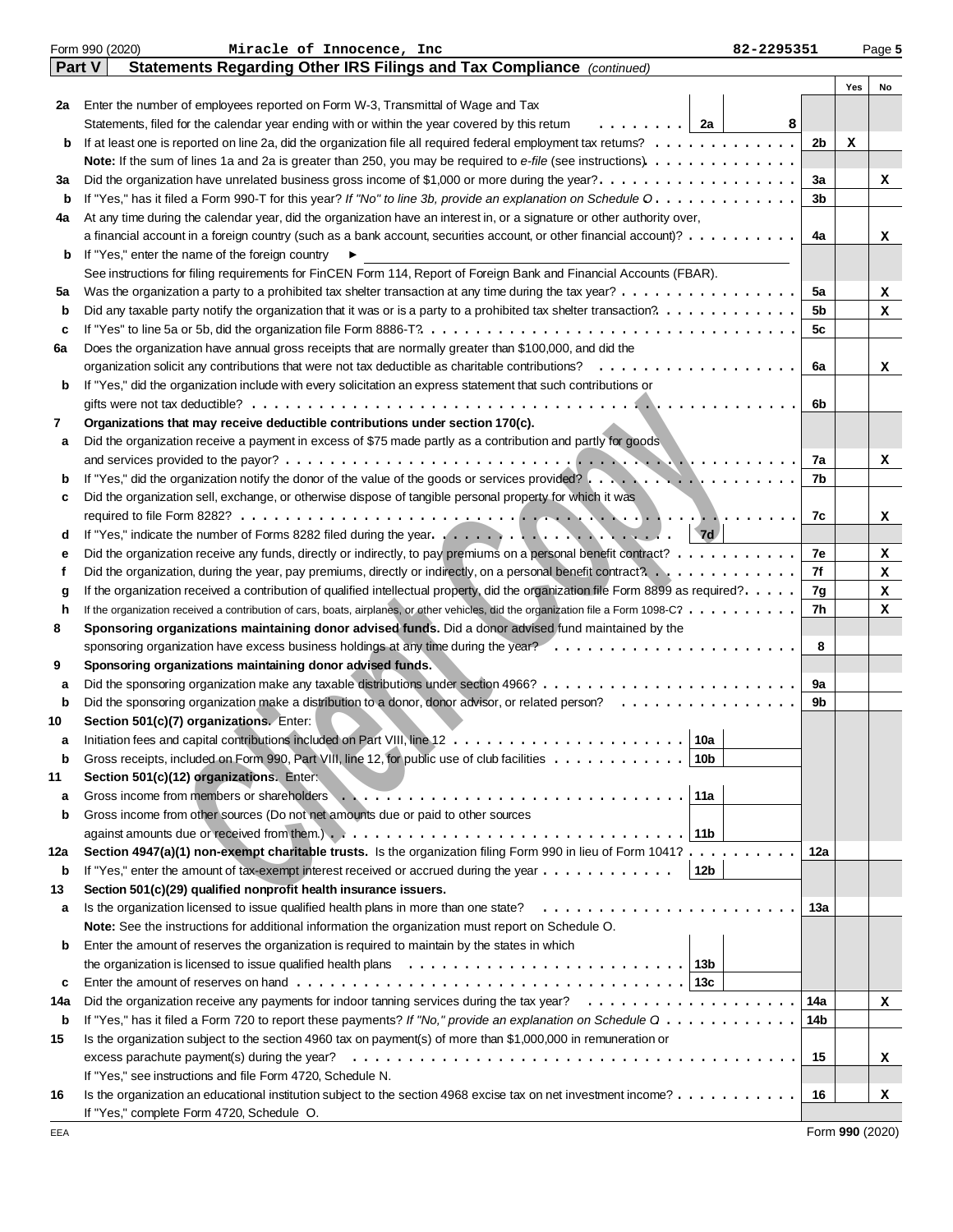|     | Form 990 (2020)<br>Miracle of Innocence, Inc<br>82-2295351                                                                                           |     |     | Page 6 |
|-----|------------------------------------------------------------------------------------------------------------------------------------------------------|-----|-----|--------|
|     | Part VI<br>Governance, Management, and Disclosure For each "Yes" response to lines 2 through 7b below, and for a "No"                                |     |     |        |
|     | response to line 8a, 8b, or 10b below, describe the circumstances, processes, or changes in Schedule O. See instructions.                            |     |     |        |
|     |                                                                                                                                                      |     |     |        |
|     | <b>Section A. Governing Body and Management</b>                                                                                                      |     |     |        |
|     |                                                                                                                                                      |     | Yes | No     |
| 1a  | Enter the number of voting members of the governing body at the end of the tax year. $\dots$<br>1a<br>13                                             |     |     |        |
|     | If there are material differences in voting rights among members of the governing body, or                                                           |     |     |        |
|     | if the governing body delegated broad authority to an executive committee or similar                                                                 |     |     |        |
|     | committee, explain on Schedule O.                                                                                                                    |     |     |        |
| b   | Enter the number of voting members included in line 1a, above, who are independent.<br>1b<br>13                                                      |     |     |        |
| 2   | Did any officer, director, trustee, or key employee have a family relationship or a business relationship with                                       |     |     |        |
|     |                                                                                                                                                      | 2   |     |        |
| 3   | Did the organization delegate control over management duties customarily performed by or under the direct                                            |     | х   |        |
|     |                                                                                                                                                      |     |     |        |
|     | supervision of officers, directors, or trustees, or key employees to a management company or other person?                                           | 3   |     | x      |
| 4   | Did the organization make any significant changes to its governing documents since the prior Form 990 was filed?.                                    | 4   |     | x      |
| 5   | Did the organization become aware during the year of a significant diversion of the organization's assets?                                           | 5   |     | x      |
| 6   | Did the organization have members or stockholders?                                                                                                   | 6   |     | x      |
| 7a  | Did the organization have members, stockholders, or other persons who had the power to elect or appoint                                              |     |     |        |
|     |                                                                                                                                                      | 7a  |     | x      |
| b   | Are any governance decisions of the organization reserved to (or subject to approval by) members,                                                    |     |     |        |
|     | stockholders, or persons other than the governing body? $\ldots \ldots \ldots \ldots \ldots \ldots \ldots \ldots \ldots$                             | 7b  |     | x      |
| 8   | Did the organization contemporaneously document the meetings held or written actions undertaken during                                               |     |     |        |
|     | the year by the following:                                                                                                                           |     |     |        |
| а   |                                                                                                                                                      | 8a  | x   |        |
| b   |                                                                                                                                                      | 8b  | х   |        |
| 9   | Is there any officer, director, trustee, or key employee listed in Part VII, Section A, who cannot be reached at                                     |     |     |        |
|     | the organization's mailing address? If "Yes," provide the names and addresses on Schedule $0, \ldots, \ldots, \ldots, \ldots$                        | 9   |     | x      |
|     | <b>Section B. Policies</b> (This Section B requests information about policies not required by the Internal Revenue Code.)                           |     |     |        |
|     |                                                                                                                                                      |     | Yes | No     |
| 10a |                                                                                                                                                      | 10a |     | x      |
| b   | If "Yes," did the organization have written policies and procedures governing the activities of such chapters,                                       |     |     |        |
|     | affiliates, and branches to ensure their operations are consistent with the organization's exempt purposes?.                                         | 10b |     |        |
| 11a | Has the organization provided a complete copy of this Form 990 to all members of its governing body before filing the form?                          | 11a | x   |        |
| b   | Describe in Schedule O the process, if any, used by the organization to review this Form 990.                                                        |     |     |        |
| 12a |                                                                                                                                                      | 12a |     | x      |
| b   | Were officers, directors, or trustees, and key employees required to disclose annually interests that could give rise to conflicts?                  | 12b |     |        |
|     | Did the organization regularly and consistently monitor and enforce compliance with the policy? If "Yes,"                                            |     |     |        |
|     |                                                                                                                                                      | 12c |     |        |
| 13  |                                                                                                                                                      | 13  |     | x      |
| 14  |                                                                                                                                                      | 14  |     | x      |
| 15  | Did the process for determining compensation of the following persons include a review and approval by                                               |     |     |        |
|     | independent persons, comparability data, and contemporaneous substantiation of the deliberation and decision?                                        |     |     |        |
| a   |                                                                                                                                                      | 15a |     | х      |
| b   |                                                                                                                                                      | 15b |     | x      |
|     | If "Yes" to line 15a or 15b, describe the process in Schedule O (see instructions).                                                                  |     |     |        |
| 16a | Did the organization invest in, contribute assets to, or participate in a joint venture or similar arrangement                                       |     |     |        |
|     | with a taxable entity during the year? $\dots \dots \dots \dots \dots \dots \dots \dots \dots \dots \dots \dots \dots \dots \dots \dots \dots \dots$ | 16a |     | x      |
| b   | If "Yes," did the organization follow a written policy or procedure requiring the organization to evaluate its                                       |     |     |        |
|     | participation in joint venture arrangements under applicable federal tax law, and take steps to safeguard the                                        |     |     |        |
|     |                                                                                                                                                      | 16b |     |        |
|     | <b>Section C. Disclosure</b>                                                                                                                         |     |     |        |
| 17  | List the states with which a copy of this Form 990 is required to be filed<br>▶                                                                      |     |     |        |
| 18  | Section 6104 requires an organization to make its Forms 1023 (1024 or 1024-A if applicable), 990, and 990-T (Section 501(c)                          |     |     |        |
|     | (3)s only) available for public inspection. Indicate how you made these available. Check all that apply.                                             |     |     |        |
|     | Own website<br>Another's website<br>$\vert \vert$ Upon request<br>    Other (explain on Schedule O)<br>ÞХ<br>$\perp$                                 |     |     |        |
| 19  | Describe on Schedule O whether (and if so, how) the organization made its governing documents, conflict of interest policy,                          |     |     |        |
|     | and financial statements available to the public during the tax year.                                                                                |     |     |        |
| 20  | State the name, address, and telephone number of the person who possesses the organization's books and records                                       |     |     |        |
|     |                                                                                                                                                      |     |     |        |

**The Organization (913)717-5080, 13725 Metcalf Ave 285, Overland Park, KS 66223**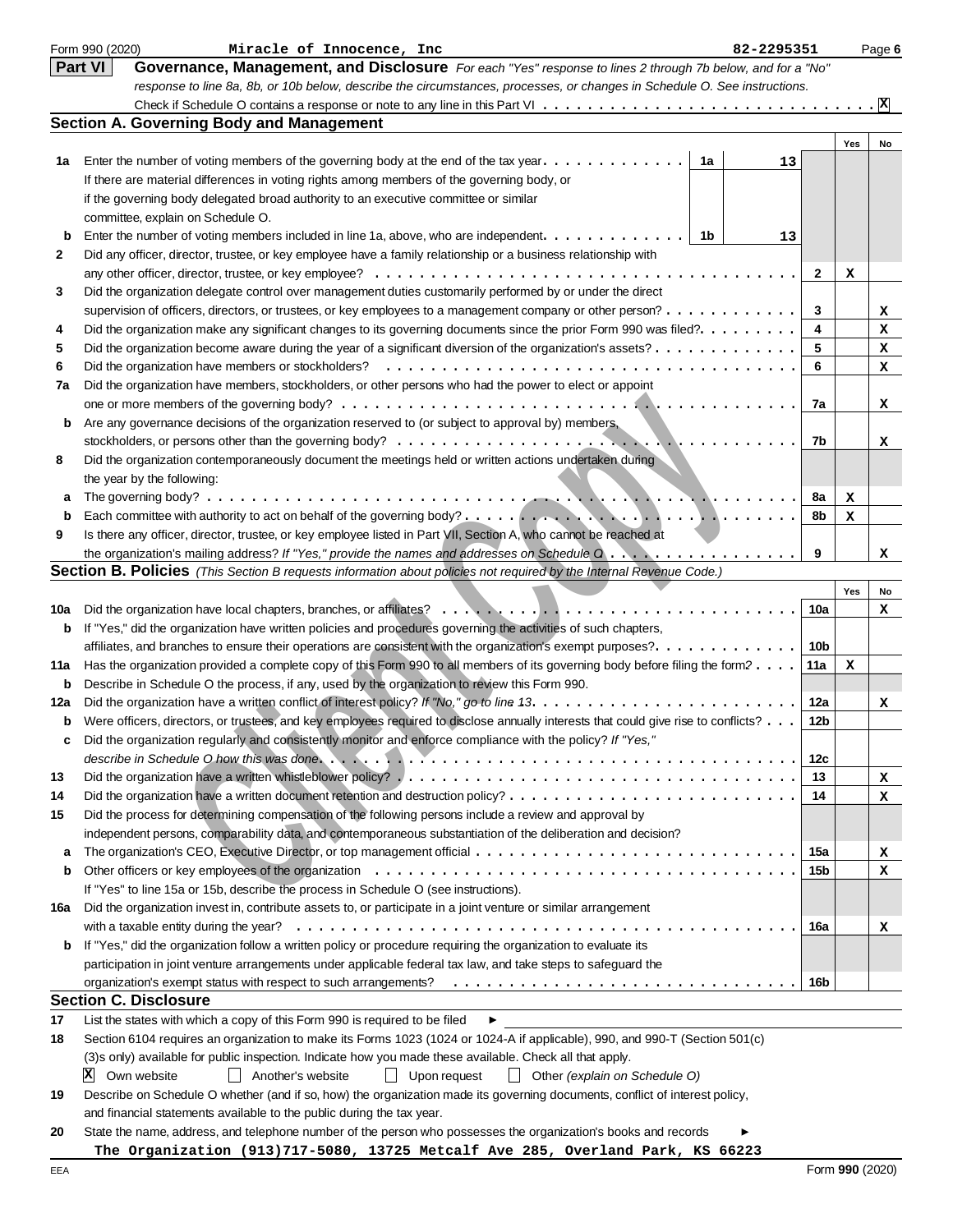| Form 990 (2020)          | Miracle of Innocence, Inc.                                                                                                         | 82-2295351 | Page 7 |
|--------------------------|------------------------------------------------------------------------------------------------------------------------------------|------------|--------|
| <b>Part VII</b>          | Compensation of Officers, Directors, Trustees, Key Employees, Highest Compensated Employees, and<br><b>Independent Contractors</b> |            |        |
|                          | Check if Schedule O contains a response or note to any line in this Part VII                                                       |            |        |
| Section A.               | Officers, Directors, Trustees, Key Employees, and Highest Compensated Employees                                                    |            |        |
|                          | 1a Complete this table for all persons required to be listed. Report compensation for the calendar year ending with or within the  |            |        |
| organization's tax year. |                                                                                                                                    |            |        |

List all of the organization's **current** officers, directors, trustees (whether individuals or organizations), regardless of amount of compensation. Enter -0- in columns (D), (E), and (F) if no compensation was paid.

List all of the organization's **current** key employees, if any. See instructions for definition of "key employee."

List the organization's five **current** highest compensated employees (other than an officer, director, trustee, or key employee) who received reportable compensation (Box 5 of Form W-2 and/or Box 7 of Form 1099-MISC) of more than \$100,000 from the organization and any related organizations.

List all of the organization's **former** officers, key employees, and highest compensated employees who received more than \$100,000 of reportable compensation from the organization and any related organizations.

List all of the organization's **former directors or trustees** that received, in the capacity as a former director or trustee of the organization, more than \$10,000 of reportable compensation from the organization and any related organizations.

See instructions for the order in which to list the persons above.

| Check this box if neither the organization nor any related organization compensated any current officer, director, or trustee. |                                                                                                                    |                                     |                                 |         |                                 |                                                                                                                                    |        |                                                                                  |                                                                                       |                                                                                                              |
|--------------------------------------------------------------------------------------------------------------------------------|--------------------------------------------------------------------------------------------------------------------|-------------------------------------|---------------------------------|---------|---------------------------------|------------------------------------------------------------------------------------------------------------------------------------|--------|----------------------------------------------------------------------------------|---------------------------------------------------------------------------------------|--------------------------------------------------------------------------------------------------------------|
| (A)<br>Name and title                                                                                                          | (B)<br>Average<br>hours<br>per week<br>(list any<br>hours for<br>related<br>organizations<br>below<br>dotted line) | q<br>Individual trustee<br>director | Institutional trust<br><b>G</b> | Officer | (C)<br>Position<br>Key employee | (do not check more than one<br>box, unless person is both an<br>officer and a director/trustee)<br>Highest compensated<br>employee | Former | (D)<br>Reportable<br>compensation<br>from the<br>organization<br>(W-2/1099-MISC) | (F)<br>Reportable<br>compensation<br>from related<br>organizations<br>(W-2/1099-MISC) | (F)<br>Estimated amount<br>of other<br>compensation<br>from the<br>organization and<br>related organizations |
| (1) Darryl Burton<br>President                                                                                                 | 20.00                                                                                                              |                                     |                                 | x       |                                 |                                                                                                                                    |        | 43,800                                                                           | 0                                                                                     | 0                                                                                                            |
| (2) Valerie Burton<br>Secretary                                                                                                | 40.00                                                                                                              |                                     |                                 | x       |                                 |                                                                                                                                    |        | 30,000                                                                           | 0                                                                                     | 0                                                                                                            |
| (3) Lamonte McIntyre<br>Board Member                                                                                           | 20.00                                                                                                              | $\mathbf x$                         |                                 |         |                                 |                                                                                                                                    |        | 11,538                                                                           | 0                                                                                     | 0                                                                                                            |
| (4) Tom Mertz<br>Board Member                                                                                                  | 15.00                                                                                                              | x                                   |                                 |         |                                 |                                                                                                                                    |        | 0                                                                                | 0                                                                                     | 0                                                                                                            |
| (5) Kevin Moriarty<br>Board Member                                                                                             | 1.00                                                                                                               | X                                   |                                 |         |                                 |                                                                                                                                    |        | 0                                                                                | 0                                                                                     | 0                                                                                                            |
| (6) Krista Klaus<br>Board Member                                                                                               | 1.00                                                                                                               | $\mathbf x$                         |                                 |         |                                 |                                                                                                                                    |        | $\mathbf 0$                                                                      | $\mathbf 0$                                                                           | 0                                                                                                            |
| (7) Milton Grimes<br>Board Member                                                                                              | 1.00                                                                                                               | x                                   |                                 |         |                                 |                                                                                                                                    |        | 0                                                                                | 0                                                                                     | 0                                                                                                            |
| (8) Bruce Kusmin<br>Board Member                                                                                               | 1.00                                                                                                               | x                                   |                                 |         |                                 |                                                                                                                                    |        | 0                                                                                | 0                                                                                     | 0                                                                                                            |
| (9) Jim Cousins<br>Board Member                                                                                                | 1.00                                                                                                               | x                                   |                                 |         |                                 |                                                                                                                                    |        | 0                                                                                | 0                                                                                     | 0                                                                                                            |
| (10) Mary Putney<br>Treasurer                                                                                                  | 6.00                                                                                                               |                                     |                                 | x       |                                 |                                                                                                                                    |        | 0                                                                                | 0                                                                                     | 0                                                                                                            |
| (11) John Petersen<br>Chairperson                                                                                              | 2.00                                                                                                               |                                     |                                 | x       |                                 |                                                                                                                                    |        | 0                                                                                | 0                                                                                     | 0                                                                                                            |
| (12)                                                                                                                           |                                                                                                                    |                                     |                                 |         |                                 |                                                                                                                                    |        |                                                                                  |                                                                                       |                                                                                                              |
| (13)                                                                                                                           |                                                                                                                    |                                     |                                 |         |                                 |                                                                                                                                    |        |                                                                                  |                                                                                       |                                                                                                              |
| (14)                                                                                                                           |                                                                                                                    |                                     |                                 |         |                                 |                                                                                                                                    |        |                                                                                  |                                                                                       |                                                                                                              |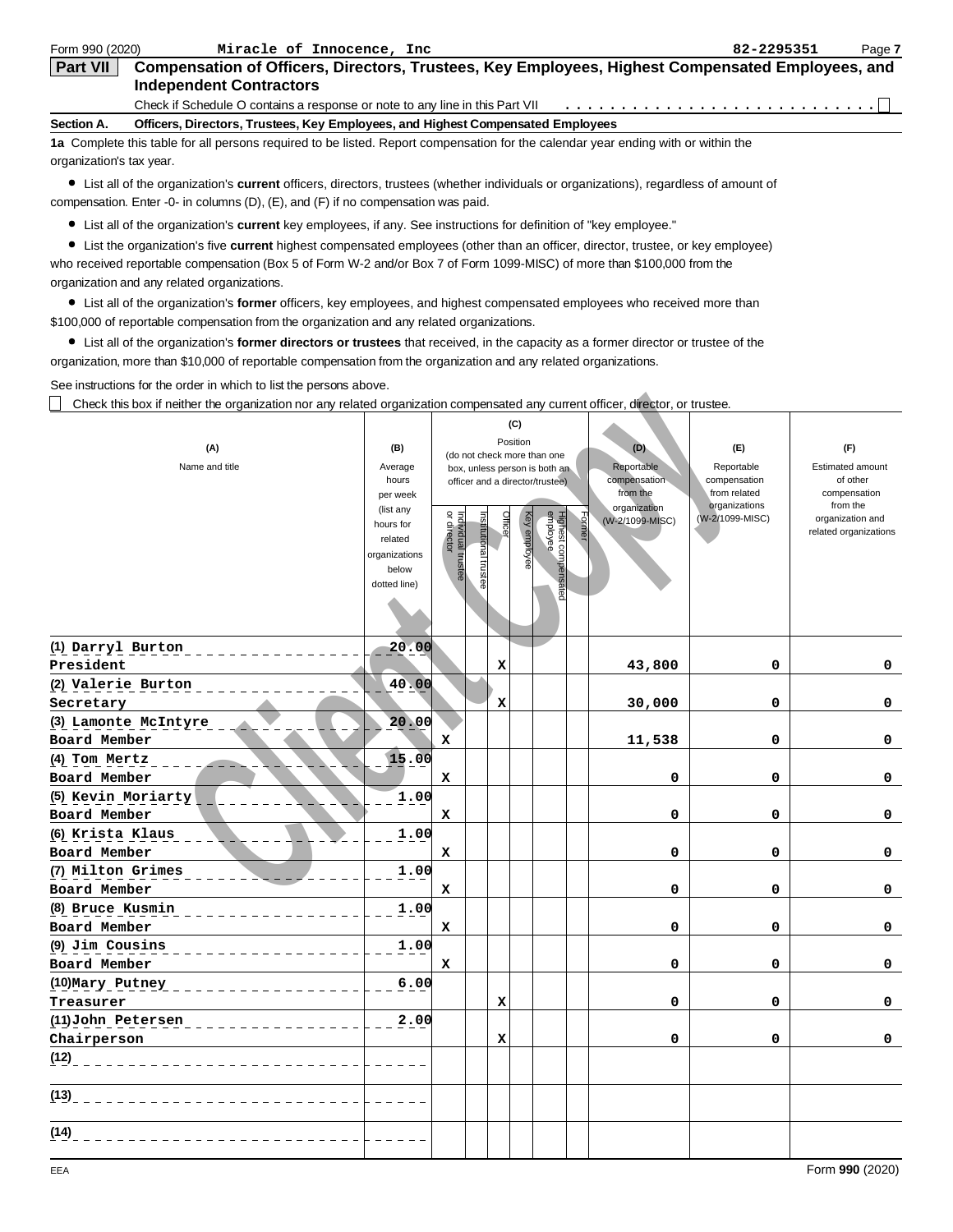|                 | Form 990 (2020)<br>Miracle of Innocence, Inc                                                                                                                                                                         |                                                                |                                   |                       |         |                 |                                                                                                 |       |                                                               | 82-2295351                                                         |                                                                 |                                           | Page 8   |
|-----------------|----------------------------------------------------------------------------------------------------------------------------------------------------------------------------------------------------------------------|----------------------------------------------------------------|-----------------------------------|-----------------------|---------|-----------------|-------------------------------------------------------------------------------------------------|-------|---------------------------------------------------------------|--------------------------------------------------------------------|-----------------------------------------------------------------|-------------------------------------------|----------|
| <b>Part VII</b> | Section A. Officers, Directors, Trustees, Key Employees, and Highest Compensated Employees (continued)                                                                                                               |                                                                |                                   |                       |         |                 |                                                                                                 |       |                                                               |                                                                    |                                                                 |                                           |          |
|                 | (A)<br>Name and title                                                                                                                                                                                                | (B)<br>Average<br>hours<br>per week<br>(list any               |                                   |                       |         | (C)<br>Position | (do not check more than one<br>box, unless person is both an<br>officer and a director/trustee) |       | (D)<br>Reportable<br>compensation<br>from the<br>organization | (E)<br>Reportable<br>compensation<br>from related<br>organizations | (F)<br>Estimated amount<br>of other<br>compensation<br>from the |                                           |          |
|                 |                                                                                                                                                                                                                      | hours for<br>related<br>organizations<br>below<br>dotted line) | Individual trustee<br>or director | Institutional trustee | Officer | eyelqida<br>A   | Highest compensated<br>employee                                                                 | Forme | (W-2/1099-MISC)                                               | (W-2/1099-MISC)                                                    |                                                                 | organization and<br>related organizations |          |
|                 |                                                                                                                                                                                                                      |                                                                |                                   |                       |         |                 |                                                                                                 |       |                                                               |                                                                    |                                                                 |                                           |          |
| (16)            |                                                                                                                                                                                                                      |                                                                |                                   |                       |         |                 |                                                                                                 |       |                                                               |                                                                    |                                                                 |                                           |          |
| (17)            |                                                                                                                                                                                                                      |                                                                |                                   |                       |         |                 |                                                                                                 |       |                                                               |                                                                    |                                                                 |                                           |          |
| (18)            |                                                                                                                                                                                                                      |                                                                |                                   |                       |         |                 |                                                                                                 |       |                                                               |                                                                    |                                                                 |                                           |          |
| (19)            |                                                                                                                                                                                                                      |                                                                |                                   |                       |         |                 |                                                                                                 |       |                                                               |                                                                    |                                                                 |                                           |          |
| (20)            |                                                                                                                                                                                                                      |                                                                |                                   |                       |         |                 |                                                                                                 |       |                                                               |                                                                    |                                                                 |                                           |          |
|                 |                                                                                                                                                                                                                      |                                                                |                                   |                       |         |                 |                                                                                                 |       |                                                               |                                                                    |                                                                 |                                           |          |
|                 |                                                                                                                                                                                                                      |                                                                |                                   |                       |         |                 |                                                                                                 |       |                                                               |                                                                    |                                                                 |                                           |          |
|                 |                                                                                                                                                                                                                      |                                                                |                                   |                       |         |                 |                                                                                                 |       |                                                               |                                                                    |                                                                 |                                           |          |
| (24)            |                                                                                                                                                                                                                      |                                                                |                                   |                       |         |                 |                                                                                                 |       |                                                               |                                                                    |                                                                 |                                           |          |
| (25)            |                                                                                                                                                                                                                      |                                                                |                                   |                       |         |                 |                                                                                                 |       |                                                               |                                                                    |                                                                 |                                           |          |
| 1b<br>c         | Subtotal<br>. <b>.</b><br>Total from continuation sheets to Part VII, Section A                                                                                                                                      |                                                                |                                   |                       |         |                 |                                                                                                 |       |                                                               |                                                                    |                                                                 |                                           |          |
|                 | d Total (add lines 1b and 1c)                                                                                                                                                                                        |                                                                |                                   |                       |         |                 |                                                                                                 |       | 85,338                                                        | $\Omega$                                                           |                                                                 |                                           | $\Omega$ |
| 2               | Total number of individuals (including but not limited to those listed above) who received more than \$100,000 of<br>reportable compensation from the organization ▶                                                 |                                                                |                                   |                       |         |                 |                                                                                                 |       |                                                               |                                                                    |                                                                 |                                           | 0        |
| 3               | Did the organization list any former officer, director, trustee, key employee, or highest compensated                                                                                                                |                                                                |                                   |                       |         |                 |                                                                                                 |       |                                                               |                                                                    |                                                                 | Yes                                       | No       |
| 4               | For any individual listed on line 1a, is the sum of reportable compensation and other compensation from the<br>organization and related organizations greater than \$150,000? If "Yes," complete Schedule J for such |                                                                |                                   |                       |         |                 |                                                                                                 |       |                                                               |                                                                    | 3                                                               |                                           | х        |
| 5               | $indivial$ ual<br>Did any person listed on line 1a receive or accrue compensation from any unrelated organization or individual                                                                                      |                                                                |                                   |                       |         |                 |                                                                                                 |       |                                                               |                                                                    | 4                                                               |                                           | x        |
|                 | for services rendered to the organization? If "Yes," complete Schedule J for such person                                                                                                                             |                                                                |                                   |                       |         |                 |                                                                                                 |       |                                                               |                                                                    | 5                                                               |                                           | x        |
| 1               | <b>Section B. Independent Contractors</b><br>Complete this table for your five highest compensated independent contractors that received more than \$100,000 of                                                      |                                                                |                                   |                       |         |                 |                                                                                                 |       |                                                               |                                                                    |                                                                 |                                           |          |
|                 | compensation from the organization. Report compensation for the calendar year ending with or within the organization's tax year.<br>(A)                                                                              |                                                                |                                   |                       |         |                 |                                                                                                 |       | (B)                                                           |                                                                    | (C)                                                             |                                           |          |
|                 | Name and business address                                                                                                                                                                                            |                                                                |                                   |                       |         |                 |                                                                                                 |       | Description of services                                       |                                                                    | Compensation                                                    |                                           |          |
|                 |                                                                                                                                                                                                                      |                                                                |                                   |                       |         |                 |                                                                                                 |       |                                                               |                                                                    |                                                                 |                                           |          |
|                 |                                                                                                                                                                                                                      |                                                                |                                   |                       |         |                 |                                                                                                 |       |                                                               |                                                                    |                                                                 |                                           |          |
| 2               | Total number of independent contractors (including but not limited to those listed above) who                                                                                                                        |                                                                |                                   |                       |         |                 |                                                                                                 |       |                                                               |                                                                    |                                                                 |                                           |          |

| received more than \$100,000 of compensation from the organization |  |
|--------------------------------------------------------------------|--|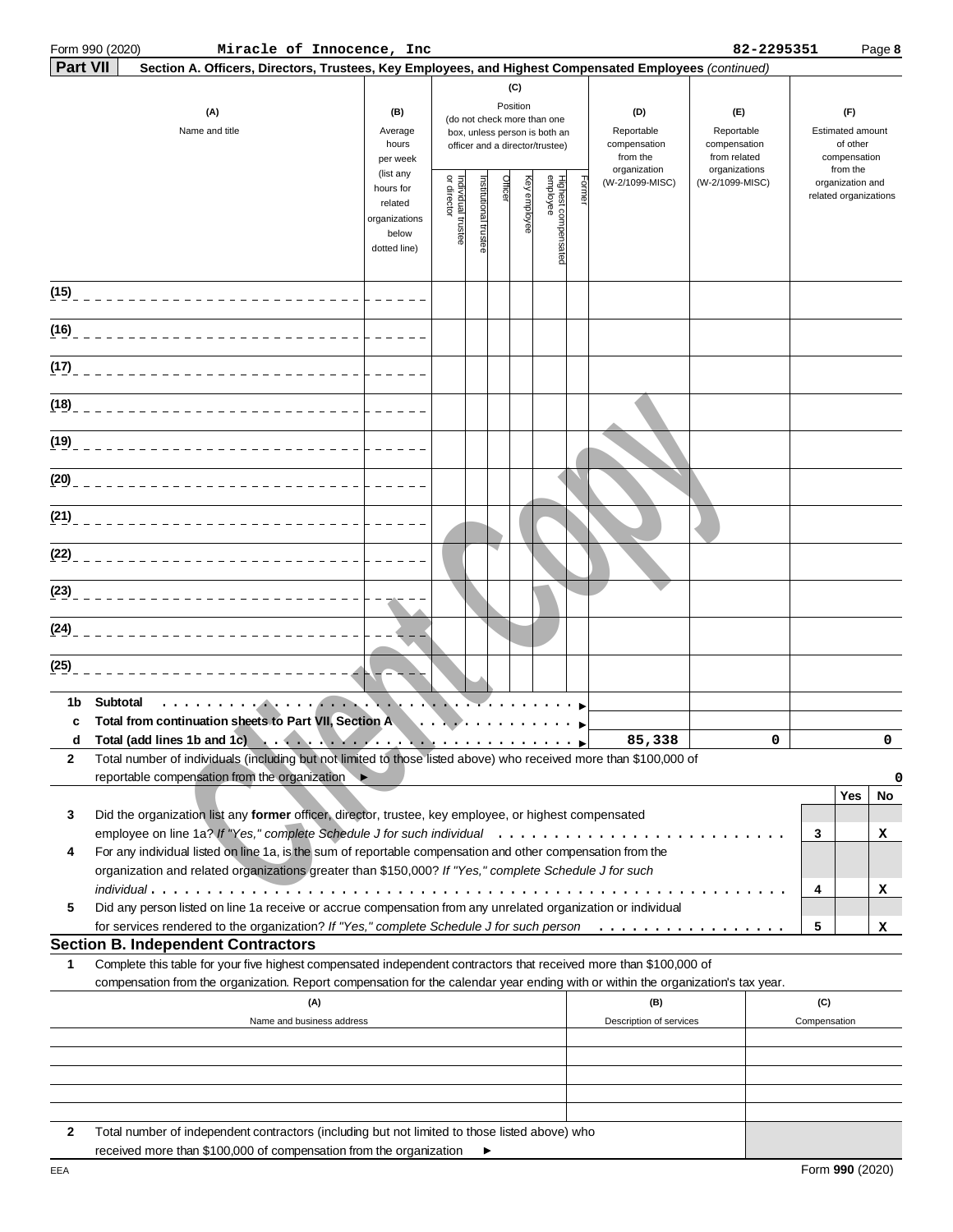| Form 990 (2020)                                           |     | Miracle of Innocence, Inc                                                                                            |                      |                      |                      |                                              | 82-2295351                           | Page 9                                                        |
|-----------------------------------------------------------|-----|----------------------------------------------------------------------------------------------------------------------|----------------------|----------------------|----------------------|----------------------------------------------|--------------------------------------|---------------------------------------------------------------|
| Part VIII                                                 |     | <b>Statement of Revenue</b>                                                                                          |                      |                      |                      |                                              |                                      |                                                               |
|                                                           |     | Check if Schedule O contains a response or note to any line in this Part VIII                                        |                      |                      |                      |                                              |                                      |                                                               |
|                                                           |     |                                                                                                                      |                      |                      | (A)<br>Total revenue | (B)<br>Related or exempt<br>function revenue | (C)<br>Unrelated<br>business revenue | (D)<br>Revenue excluded<br>from tax under<br>sections 512-514 |
|                                                           | 1a  | Federated campaigns                                                                                                  | 1a                   |                      |                      |                                              |                                      |                                                               |
|                                                           | b   | Membership dues                                                                                                      | 1b                   |                      |                      |                                              |                                      |                                                               |
| Contributions, Gifts, Grants<br>and Other Similar Amounts | c   | Fundraising events                                                                                                   | 1c                   | 171,773              |                      |                                              |                                      |                                                               |
|                                                           | d   | Related organizations                                                                                                | 1d                   |                      |                      |                                              |                                      |                                                               |
|                                                           | е   | Government grants (contributions)                                                                                    | 1e                   | 26,700               |                      |                                              |                                      |                                                               |
|                                                           | f   | All other contributions, gifts, grants,                                                                              |                      |                      |                      |                                              |                                      |                                                               |
|                                                           |     | and similar amounts not included above                                                                               | 1f                   | 246,008              |                      |                                              |                                      |                                                               |
|                                                           | g   | Noncash contributions included in                                                                                    |                      |                      |                      |                                              |                                      |                                                               |
|                                                           |     | lines $1a-1f \ldots \ldots \ldots$                                                                                   | 1g ∣\$               | 10,267               |                      |                                              |                                      |                                                               |
|                                                           | h.  |                                                                                                                      |                      |                      | 444,481              |                                              |                                      |                                                               |
|                                                           |     |                                                                                                                      |                      | <b>Business Code</b> |                      |                                              |                                      |                                                               |
|                                                           | 2a  |                                                                                                                      |                      |                      |                      |                                              |                                      |                                                               |
|                                                           | b   |                                                                                                                      |                      |                      |                      |                                              |                                      |                                                               |
|                                                           | c   |                                                                                                                      |                      |                      |                      |                                              |                                      |                                                               |
|                                                           | d   |                                                                                                                      |                      |                      |                      |                                              |                                      |                                                               |
| Program Service<br>Revenue                                | е   |                                                                                                                      |                      |                      |                      |                                              |                                      |                                                               |
|                                                           |     | f All other program service revenue $\ldots \ldots$                                                                  |                      |                      |                      |                                              |                                      |                                                               |
|                                                           |     |                                                                                                                      |                      |                      |                      |                                              |                                      |                                                               |
|                                                           | 3   | Investment income (including dividends, interest, and                                                                |                      |                      |                      |                                              |                                      |                                                               |
|                                                           |     | other similar amounts)                                                                                               |                      |                      |                      |                                              |                                      |                                                               |
|                                                           | 4   | Income from investment of tax-exempt bond proceeds                                                                   |                      |                      |                      |                                              |                                      |                                                               |
|                                                           | 5   |                                                                                                                      |                      |                      |                      |                                              |                                      |                                                               |
|                                                           |     | (i) Real                                                                                                             |                      | (ii) Personal        |                      |                                              |                                      |                                                               |
|                                                           |     | 6a Gross rents $\ldots$<br>6a                                                                                        |                      |                      |                      |                                              |                                      |                                                               |
|                                                           |     | <b>b</b> Less: rental expenses<br>6b<br>c Rental income or (loss)<br>6c                                              |                      |                      |                      |                                              |                                      |                                                               |
|                                                           |     | <b>d</b> Net rental income or (loss)                                                                                 |                      | ▶                    |                      |                                              |                                      |                                                               |
|                                                           |     | $\cdots \cdots \cdots \cdots \cdots \cdots \cdots \cdots \cdots$<br>(i) Securities                                   |                      | (ii) Other           |                      |                                              |                                      |                                                               |
|                                                           |     | <b>7a</b> Gross amount from<br>sales of assets                                                                       |                      |                      |                      |                                              |                                      |                                                               |
|                                                           |     | other than inventory<br>7a                                                                                           |                      |                      |                      |                                              |                                      |                                                               |
|                                                           |     | <b>b</b> Less: cost or other basis                                                                                   |                      |                      |                      |                                              |                                      |                                                               |
|                                                           |     | and sales expenses . 7b                                                                                              |                      |                      |                      |                                              |                                      |                                                               |
|                                                           |     | c Gain or (loss) 7c                                                                                                  |                      |                      |                      |                                              |                                      |                                                               |
| Other Revenue                                             |     |                                                                                                                      |                      | ►                    |                      |                                              |                                      |                                                               |
|                                                           |     | 8a Gross income from fundraising                                                                                     |                      |                      |                      |                                              |                                      |                                                               |
|                                                           |     | events (not including \$<br>171,773                                                                                  |                      |                      |                      |                                              |                                      |                                                               |
|                                                           |     | of contributions reported on line                                                                                    |                      |                      |                      |                                              |                                      |                                                               |
|                                                           |     | 1c). See Part IV, line $18 \ldots \ldots$                                                                            | 8a                   |                      |                      |                                              |                                      |                                                               |
|                                                           |     | b Less: direct expenses                                                                                              | 8 <sub>b</sub>       | 31,418               |                      |                                              |                                      |                                                               |
|                                                           |     | c Net income or (loss) from fundraising events                                                                       |                      | ►                    | (31, 418)            |                                              |                                      | (31, 418)                                                     |
|                                                           |     | 9a Gross income from gaming                                                                                          |                      |                      |                      |                                              |                                      |                                                               |
|                                                           |     | activities, See Part IV, line 19                                                                                     | 9а<br>9 <sub>b</sub> |                      |                      |                                              |                                      |                                                               |
|                                                           |     | <b>b</b> Less: direct expenses<br>c Net income or (loss) from gaming activities                                      |                      | ▶                    |                      |                                              |                                      |                                                               |
|                                                           |     |                                                                                                                      |                      | .                    |                      |                                              |                                      |                                                               |
|                                                           |     | 10a Gross sales of inventory, less<br>returns and allowances                                                         | 10a                  |                      |                      |                                              |                                      |                                                               |
|                                                           |     | <b>b</b> Less: cost of goods sold $\ldots$                                                                           | 10 <sub>b</sub>      |                      |                      |                                              |                                      |                                                               |
|                                                           |     | <b>c</b> Net income or (loss) from sales of inventory $\ldots \ldots \ldots$                                         |                      | ▶                    |                      |                                              |                                      |                                                               |
|                                                           |     |                                                                                                                      |                      | <b>Business Code</b> |                      |                                              |                                      |                                                               |
|                                                           | 11a |                                                                                                                      |                      |                      |                      |                                              |                                      |                                                               |
|                                                           | b   |                                                                                                                      |                      |                      |                      |                                              |                                      |                                                               |
|                                                           | c   | <u> 1989 - Andrea Station Barbara, politik eta provincia eta provincia eta provincia eta provincia eta provincia</u> |                      |                      |                      |                                              |                                      |                                                               |
| <b>Miscellanous</b><br>Revenue                            |     | <b>d</b> All other revenue $\ldots$ , $\ldots$ , $\ldots$ , $\ldots$                                                 |                      |                      |                      |                                              |                                      |                                                               |
|                                                           |     | e Total. Add lines 11a-11d ▶                                                                                         |                      |                      |                      |                                              |                                      |                                                               |
|                                                           |     | 12 Total revenue. See instructions ▶                                                                                 |                      |                      | 413,063              | 0                                            | 0                                    | (31, 418)                                                     |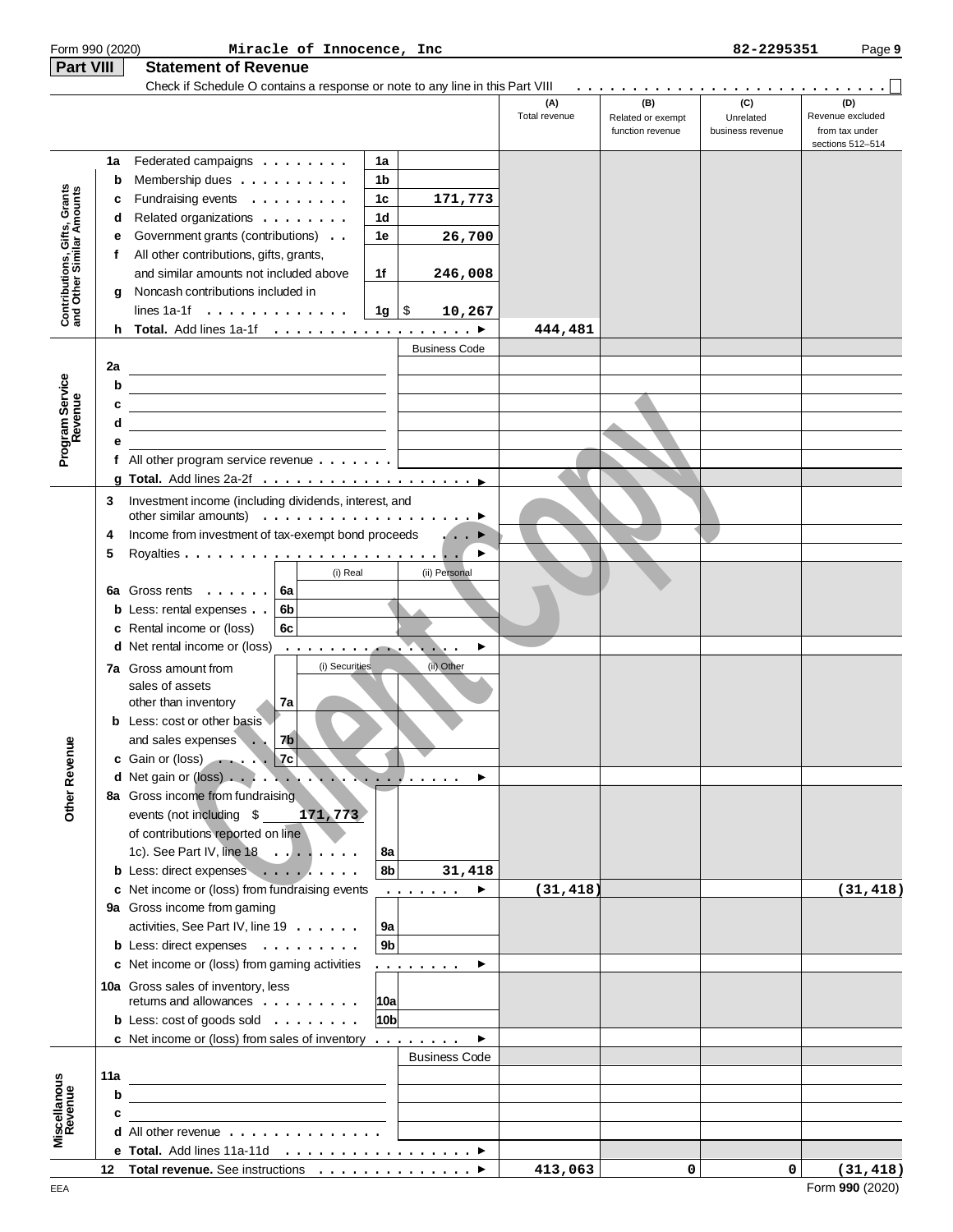| Section 501(c)(3) and 501(c)(4) organizations must complete all columns. All other organizations must complete column (A). |                                                                                             |                |                             |                                    |                         |  |  |  |  |  |  |
|----------------------------------------------------------------------------------------------------------------------------|---------------------------------------------------------------------------------------------|----------------|-----------------------------|------------------------------------|-------------------------|--|--|--|--|--|--|
| Check if Schedule O contains a response or note to any line in this Part IX                                                |                                                                                             |                |                             |                                    |                         |  |  |  |  |  |  |
|                                                                                                                            | Do not include amounts reported on lines 6b, 7b,                                            | (A)            | (B)                         | (D)                                |                         |  |  |  |  |  |  |
|                                                                                                                            | 8b, 9b, and 10b of Part VIII.                                                               | Total expenses | Program service<br>expenses | Management and<br>general expenses | Fundraising<br>expenses |  |  |  |  |  |  |
| 1                                                                                                                          | Grants and other assistance to domestic organizations                                       |                |                             |                                    |                         |  |  |  |  |  |  |
|                                                                                                                            | and domestic governments. See Part IV, line 21<br>$\cdots$                                  |                |                             |                                    |                         |  |  |  |  |  |  |
| 2                                                                                                                          | Grants and other assistance to domestic                                                     |                |                             |                                    |                         |  |  |  |  |  |  |
|                                                                                                                            | individuals. See Part IV, line 22                                                           |                |                             |                                    |                         |  |  |  |  |  |  |
| 3                                                                                                                          | Grants and other assistance to foreign                                                      |                |                             |                                    |                         |  |  |  |  |  |  |
|                                                                                                                            | organizations, foreign governments, and                                                     |                |                             |                                    |                         |  |  |  |  |  |  |
|                                                                                                                            | foreign individuals. See Part IV, lines 15 and 16                                           |                |                             |                                    |                         |  |  |  |  |  |  |
| 4                                                                                                                          | Benefits paid to or for members                                                             |                |                             |                                    |                         |  |  |  |  |  |  |
| 5                                                                                                                          | Compensation of current officers, directors,                                                |                |                             |                                    |                         |  |  |  |  |  |  |
|                                                                                                                            | trustees, and key employees $\dots \dots \dots \dots$                                       | 167,556        | 110,205                     | 34,742                             | 22,609                  |  |  |  |  |  |  |
| 6                                                                                                                          | Compensation not included above, to disqualified                                            |                |                             |                                    |                         |  |  |  |  |  |  |
|                                                                                                                            | persons (as defined under section 4958(f)(1)) and                                           |                |                             |                                    |                         |  |  |  |  |  |  |
|                                                                                                                            | persons described in section 4958(c)(3)(B)                                                  |                |                             |                                    |                         |  |  |  |  |  |  |
| 7                                                                                                                          | Other salaries and wages<br>.                                                               |                |                             |                                    |                         |  |  |  |  |  |  |
| 8                                                                                                                          | Pension plan accruals and contributions (include                                            |                |                             |                                    |                         |  |  |  |  |  |  |
|                                                                                                                            | section 401(k) and 403(b) employer contributions)<br>$\cdots$                               |                |                             |                                    |                         |  |  |  |  |  |  |
| 9                                                                                                                          | Other employee benefits                                                                     |                |                             |                                    |                         |  |  |  |  |  |  |
| 10                                                                                                                         |                                                                                             | 12,654         | 8,322                       | 2,624                              | 1,708                   |  |  |  |  |  |  |
| 11                                                                                                                         | Fees for services (nonemployees):                                                           |                |                             |                                    |                         |  |  |  |  |  |  |
| а                                                                                                                          |                                                                                             |                |                             |                                    |                         |  |  |  |  |  |  |
| b                                                                                                                          |                                                                                             | 4,300          |                             | 4,300                              |                         |  |  |  |  |  |  |
|                                                                                                                            | Accounting $\ldots \ldots \ldots \ldots \ldots \ldots \ldots$                               | 669            | 441                         | 138                                | 90                      |  |  |  |  |  |  |
| d                                                                                                                          | Lobbying $\ldots \ldots \ldots \ldots \ldots \ldots \ldots$                                 |                |                             |                                    |                         |  |  |  |  |  |  |
| е                                                                                                                          | Professional fundraising services. See Part IV, line 17.                                    |                |                             |                                    |                         |  |  |  |  |  |  |
|                                                                                                                            | Investment management fees                                                                  |                |                             |                                    |                         |  |  |  |  |  |  |
| g                                                                                                                          | Other. (If line 11g amount exceeds 10% of line 25, column                                   |                |                             |                                    |                         |  |  |  |  |  |  |
|                                                                                                                            | (A) amount, list line 11g expenses on Schedule O.)                                          |                |                             |                                    |                         |  |  |  |  |  |  |
| 12                                                                                                                         | Advertising and promotion                                                                   |                |                             |                                    |                         |  |  |  |  |  |  |
| 13                                                                                                                         |                                                                                             | 402            |                             | 402                                |                         |  |  |  |  |  |  |
| 14                                                                                                                         |                                                                                             | 485            |                             | 485                                |                         |  |  |  |  |  |  |
| 15                                                                                                                         |                                                                                             |                |                             |                                    |                         |  |  |  |  |  |  |
| 16                                                                                                                         |                                                                                             | 3,800          |                             | 3,800                              |                         |  |  |  |  |  |  |
| 17                                                                                                                         |                                                                                             | 3,978          | 1,728                       | 637                                | 1,613                   |  |  |  |  |  |  |
| 18                                                                                                                         | Payments of travel or entertainment expenses                                                |                |                             |                                    |                         |  |  |  |  |  |  |
|                                                                                                                            | for any federal, state, or local public officials                                           |                |                             |                                    |                         |  |  |  |  |  |  |
| 19                                                                                                                         | Conferences, conventions, and meetings                                                      | 881            | 635                         | 246                                |                         |  |  |  |  |  |  |
| 20                                                                                                                         |                                                                                             |                |                             |                                    |                         |  |  |  |  |  |  |
| 21                                                                                                                         | Payments to affiliates                                                                      |                |                             |                                    |                         |  |  |  |  |  |  |
| 22                                                                                                                         | Depreciation, depletion, and amortization                                                   |                |                             |                                    |                         |  |  |  |  |  |  |
| 23                                                                                                                         | Insurance $\ldots \ldots \ldots \ldots \ldots$                                              | 3,287          |                             | 3,287                              |                         |  |  |  |  |  |  |
| 24                                                                                                                         | Other expenses. Itemize expenses not covered                                                |                |                             |                                    |                         |  |  |  |  |  |  |
|                                                                                                                            | above (List miscellaneous expenses on line 24e. If                                          |                |                             |                                    |                         |  |  |  |  |  |  |
|                                                                                                                            | line 24e amount exceeds 10% of line 25, column                                              |                |                             |                                    |                         |  |  |  |  |  |  |
|                                                                                                                            | (A) amount, list line 24e expenses on Schedule O.)                                          |                |                             |                                    |                         |  |  |  |  |  |  |
|                                                                                                                            | a Legal Defense Expenses                                                                    | 74,932         | 74,932                      |                                    |                         |  |  |  |  |  |  |
| b                                                                                                                          | Client Care Expenses                                                                        | 14,142         | 14,142                      |                                    |                         |  |  |  |  |  |  |
|                                                                                                                            | Public Relations, Development                                                               | 22,839         | 13,782                      |                                    | 9,057                   |  |  |  |  |  |  |
| d                                                                                                                          | Meals                                                                                       | 170            | 153                         | 17                                 |                         |  |  |  |  |  |  |
| е                                                                                                                          | All other expenses                                                                          | 9,299          |                             | 9,299                              |                         |  |  |  |  |  |  |
| 25                                                                                                                         | Total functional expenses. Add lines 1 through 24e. .                                       | 319,394        | 224,340                     | 59,977                             | 35,077                  |  |  |  |  |  |  |
| 26                                                                                                                         | Joint costs. Complete this line only if the                                                 |                |                             |                                    |                         |  |  |  |  |  |  |
|                                                                                                                            | organization reported in column (B) joint costs<br>from a combined educational campaign and |                |                             |                                    |                         |  |  |  |  |  |  |
|                                                                                                                            | fundraising solicitation. Check here $\longrightarrow$ $\Box$ if                            |                |                             |                                    |                         |  |  |  |  |  |  |

following SOP 98-2 (ASC 958-720) . . . . . . . . . . .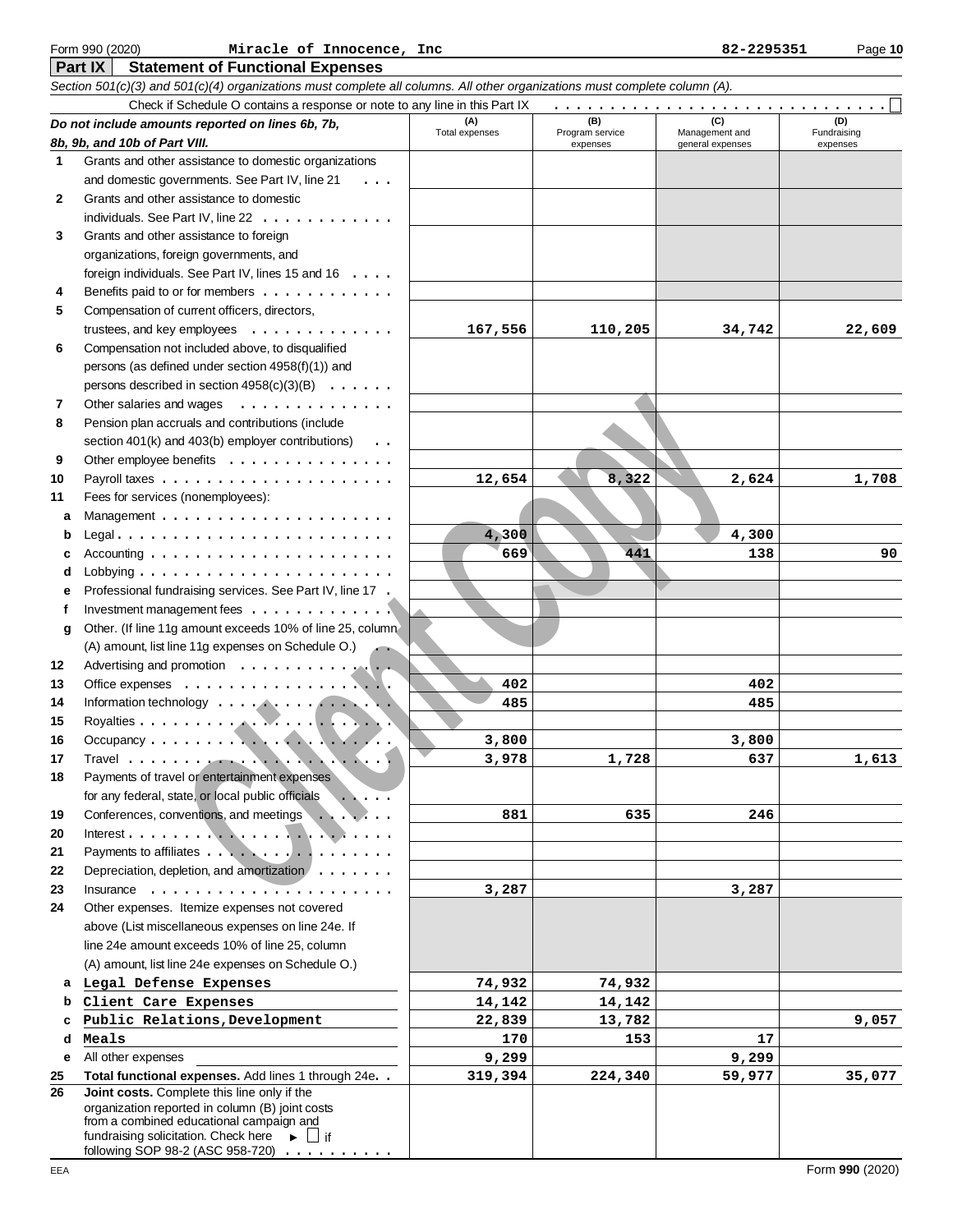| Part X                      |     | <b>Balance Sheet</b>                                                                                       |                          |                 |                    |
|-----------------------------|-----|------------------------------------------------------------------------------------------------------------|--------------------------|-----------------|--------------------|
|                             |     |                                                                                                            | (A)<br>Beginning of year |                 | (B)<br>End of year |
|                             | 1   | Cash - non-interest-bearing                                                                                | 210,511                  | $\mathbf{1}$    | 304,180            |
|                             | 2   | Savings and temporary cash investments $\dots \dots \dots \dots \dots \dots \dots \dots$                   | 14,000                   | $\mathbf{2}$    | 14,000             |
|                             | 3   |                                                                                                            |                          | 3               |                    |
|                             | 4   |                                                                                                            |                          | 4               |                    |
|                             | 5   | Loans and other receivables from any current or former officer, director,                                  |                          |                 |                    |
|                             |     | trustee, key employee, creator or founder, substantial contributor, or 35%                                 |                          |                 |                    |
|                             |     | controlled entity or family member of any of these persons<br>.                                            |                          | 5               |                    |
|                             | 6   | Loans and other receivables from other disqualified persons (as defined                                    |                          |                 |                    |
|                             |     | under section 4958(f)(1)), and persons described in section $4958(c)(3)(B) \ldots \ldots$                  |                          | 6               |                    |
|                             | 7   |                                                                                                            |                          | $\overline{7}$  |                    |
|                             | 8   | Inventories for sale or use $\ldots \ldots \ldots \ldots \ldots$                                           |                          | 8               |                    |
| Assets                      | 9   |                                                                                                            |                          | 9               |                    |
|                             | 10a |                                                                                                            |                          |                 |                    |
|                             |     | Land, buildings, and equipment: cost or other<br>basis. Complete Part VI of Schedule D $\ldots \ldots$ 10a |                          |                 |                    |
|                             |     |                                                                                                            |                          |                 |                    |
|                             | b   | Less: accumulated depreciation $\ldots$ ,    10b                                                           |                          | 10 <sub>c</sub> |                    |
|                             | 11  |                                                                                                            |                          | 11              |                    |
|                             | 12  | Investments - other securities. See Part IV, line 11                                                       |                          | 12              |                    |
|                             | 13  | Investments - program-related. See Part IV, line 11 $\dots$ ,                                              |                          | 13              |                    |
|                             | 14  |                                                                                                            |                          | 14              |                    |
|                             | 15  |                                                                                                            |                          | 15              |                    |
|                             | 16  | Total assets. Add lines 1 through 15 (must equal line 33)                                                  | 224,511                  | 16              | 318,180            |
|                             | 17  |                                                                                                            |                          | 17              |                    |
|                             | 18  |                                                                                                            |                          | 18              |                    |
|                             | 19  |                                                                                                            |                          | 19              |                    |
|                             | 20  |                                                                                                            |                          | 20              |                    |
|                             | 21  | Escrow or custodial account liability. Complete Part IV of Schedule D.                                     |                          | 21              |                    |
|                             | 22  | Loans and other payables to any current or former officer, director,                                       |                          |                 |                    |
|                             |     | trustee, key employee, creator or founder, substantial contributor, or 35%                                 |                          |                 |                    |
| Liabilities                 |     | controlled entity or family member of any of these persons<br>.                                            |                          | 22              |                    |
|                             | 23  | Secured mortgages and notes payable to unrelated third parties                                             |                          | 23              |                    |
|                             | 24  | Unsecured notes and loans payable to unrelated third parties                                               |                          | 24              |                    |
|                             | 25  | Other liabilities (including federal income tax, payables to related third                                 |                          |                 |                    |
|                             |     | parties, and other liabilities not included on lines 17-24). Complete Part X                               |                          |                 |                    |
|                             |     | of Schedule D                                                                                              |                          | 25              |                    |
|                             | 26  |                                                                                                            | 0                        | 26              | 0                  |
|                             |     | Organizations that follow FASB ASC 958, check here<br>$\blacktriangleright$ X                              |                          |                 |                    |
|                             |     | and complete lines 27, 28, 32, and 33.                                                                     |                          |                 |                    |
|                             | 27  |                                                                                                            | 224,511                  | 27              | 318,180            |
|                             | 28  | Net assets with donor restrictions                                                                         |                          | 28              |                    |
|                             |     | Organizations that do not follow FASB ASC 958, check here<br>$\blacktriangleright$ $\perp$                 |                          |                 |                    |
|                             |     | and complete lines 29 through 33.                                                                          |                          |                 |                    |
|                             | 29  |                                                                                                            |                          | 29              |                    |
|                             | 30  | Paid-in or capital surplus, or land, building, or equipment fund<br>.                                      |                          | 30              |                    |
|                             | 31  | Retained earnings, endowment, accumulated income, or other funds                                           |                          | 31              |                    |
| Net Assets or Fund Balances | 32  |                                                                                                            | 224,511                  | 32              | 318,180            |
|                             | 33  |                                                                                                            | 224,511                  | 33              | 318,180            |
| EEA                         |     |                                                                                                            |                          |                 | Form 990 (2020)    |

Form 990 (2020) Page **11 Miracle of Innocence, Inc 82-2295351**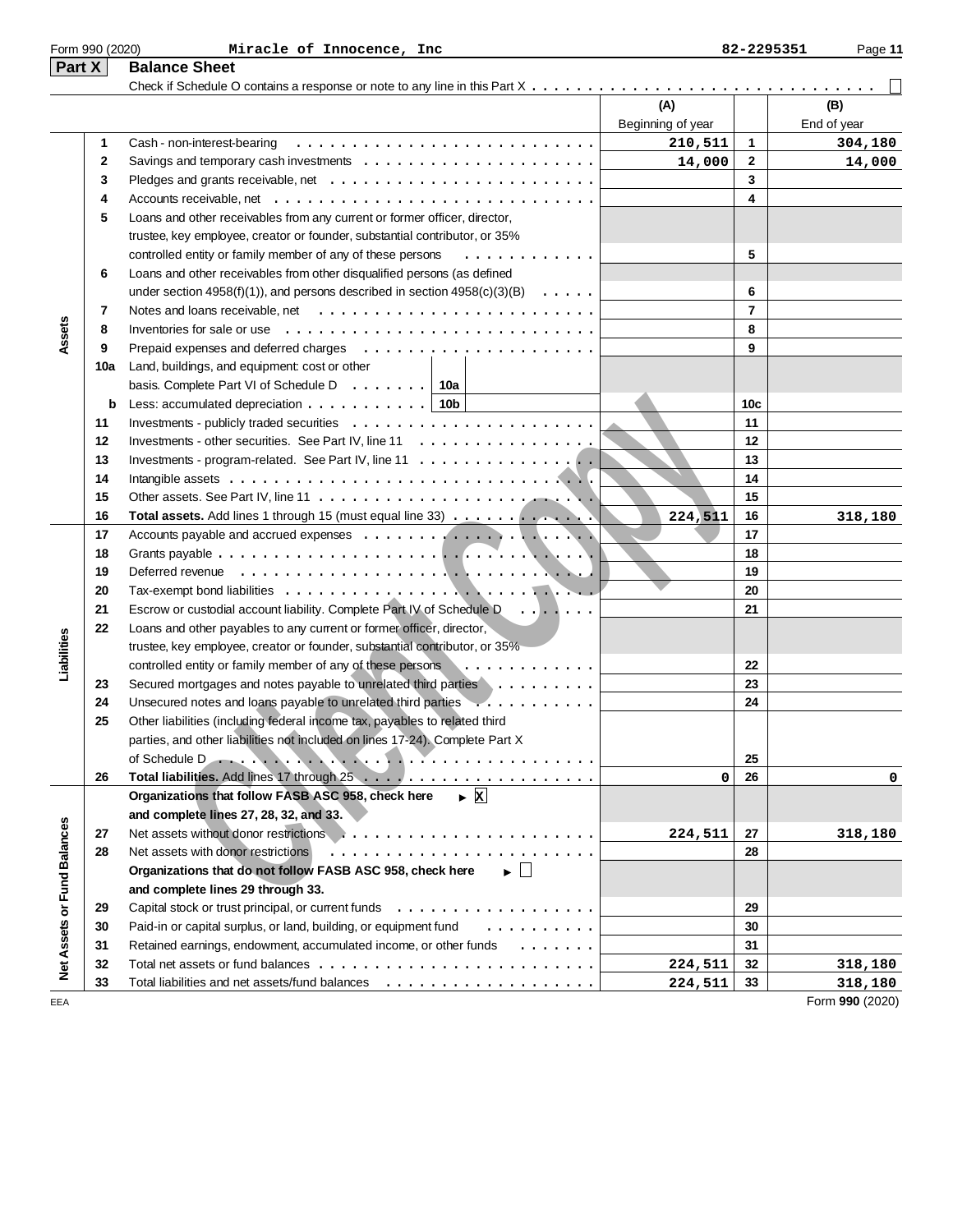|     | Form 990 (2020)<br>Miracle of Innocence, Inc                                                                                             | 82-2295351     |                 |         | Page 12 |
|-----|------------------------------------------------------------------------------------------------------------------------------------------|----------------|-----------------|---------|---------|
|     | <b>Reconciliation of Net Assets</b><br>Part XI                                                                                           |                |                 |         |         |
|     |                                                                                                                                          |                |                 |         |         |
| 1   | Total revenue (must equal Part VIII, column (A), line 12) $\ldots \ldots \ldots \ldots \ldots \ldots \ldots \ldots \ldots \ldots \ldots$ | $\mathbf{1}$   |                 | 413,063 |         |
| 2   | Total expenses (must equal Part IX, column (A), line 25) $\ldots$ ,                                                                      | $\mathbf{2}$   |                 |         | 319,394 |
| 3   |                                                                                                                                          | 3              |                 |         | 93,669  |
| 4   | Net assets or fund balances at beginning of year (must equal Part X, line 32, column (A))                                                | 4              |                 |         | 224,511 |
| 5   |                                                                                                                                          | 5              |                 |         |         |
| 6   |                                                                                                                                          | 6              |                 |         |         |
| 7   | Investment expenses                                                                                                                      | $\overline{7}$ |                 |         |         |
| 8   |                                                                                                                                          | 8              |                 |         |         |
| 9   |                                                                                                                                          | 9              |                 |         | 0       |
| 10  | Net assets or fund balances at end of year. Combine lines 3 through 9 (must equal Part X, line                                           |                |                 |         |         |
|     |                                                                                                                                          | 10             |                 | 318,180 |         |
|     | Part XII<br><b>Financial Statements and Reporting</b>                                                                                    |                |                 |         |         |
|     |                                                                                                                                          |                |                 |         |         |
|     |                                                                                                                                          |                |                 | Yes     | No      |
| 1   | Accounting method used to prepare the Form 990:<br>$ X $ Cash<br>Other<br>Accrual                                                        |                |                 |         |         |
|     | If the organization changed its method of accounting from a prior year or checked "Other," explain in                                    |                |                 |         |         |
|     | Schedule O.                                                                                                                              |                |                 |         |         |
|     | 2a Were the organization's financial statements compiled or reviewed by an independent accountant?                                       |                | 2a              |         | x       |
|     | If "Yes," check a box below to indicate whether the financial statements for the year were compiled or                                   |                |                 |         |         |
|     | reviewed on a separate basis, consolidated basis, or both:                                                                               |                |                 |         |         |
|     | Separate basis<br>  Consolidated basis<br>  Both consolidated and separate basis                                                         |                |                 |         |         |
|     | <b>b</b> Were the organization's financial statements audited by an independent accountant?                                              |                | 2b              |         | x       |
|     | If "Yes," check a box below to indicate whether the financial statements for the year were audited on a                                  |                |                 |         |         |
|     | separate basis, consolidated basis, or both:                                                                                             |                |                 |         |         |
|     | Both consolidated and separate basis<br>Separate basis<br>    Consolidated basis                                                         |                |                 |         |         |
|     | c If "Yes" to line 2a or 2b, does the organization have a committee that assumes responsibility for oversight of                         |                |                 |         |         |
|     | the audit, review, or compilation of its financial statements and selection of an independent accountant?                                |                | 2c              |         |         |
|     | If the organization changed either its oversight process or selection process during the tax year, explain on<br>Schedule O.             |                |                 |         |         |
|     | 3a As a result of a federal award, was the organization required to undergo an audit or audits as set forth in the                       |                |                 |         |         |
|     | Single Audit Act and OMB Circular A-133?                                                                                                 |                | 3a              |         |         |
|     | b If "Yes," did the organization undergo the required audit or audits? If the organization did not undergo the                           |                |                 |         | x       |
|     | required audit or audits, explain why on Schedule O and describe any steps taken to undergo such audits                                  |                | 3b              |         |         |
| EEA |                                                                                                                                          |                | Form 990 (2020) |         |         |
|     |                                                                                                                                          |                |                 |         |         |
|     |                                                                                                                                          |                |                 |         |         |
|     |                                                                                                                                          |                |                 |         |         |
|     |                                                                                                                                          |                |                 |         |         |
|     |                                                                                                                                          |                |                 |         |         |
|     |                                                                                                                                          |                |                 |         |         |
|     |                                                                                                                                          |                |                 |         |         |
|     |                                                                                                                                          |                |                 |         |         |
|     |                                                                                                                                          |                |                 |         |         |
|     |                                                                                                                                          |                |                 |         |         |
|     |                                                                                                                                          |                |                 |         |         |
|     |                                                                                                                                          |                |                 |         |         |
|     |                                                                                                                                          |                |                 |         |         |
|     |                                                                                                                                          |                |                 |         |         |
|     |                                                                                                                                          |                |                 |         |         |
|     |                                                                                                                                          |                |                 |         |         |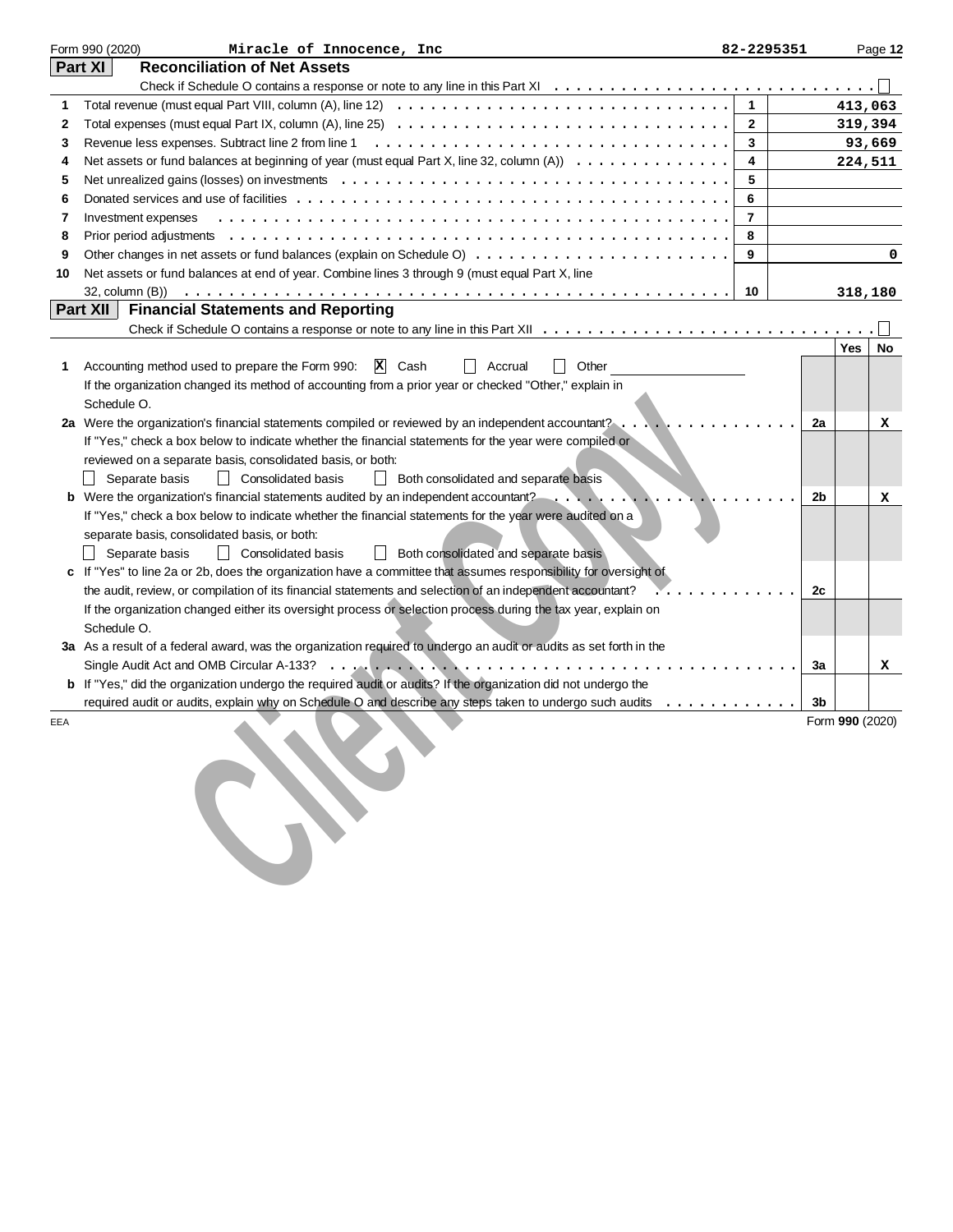| <b>SCHEDULE A</b>   |  |  |
|---------------------|--|--|
| (Form 990 or 990-E2 |  |  |

|              |             | <b>SCHEDULE A</b>                                      |                                                                                     |          |                                                                                                                                                                                                                                                              |                                                                   |    |                                                         | OMB No. 1545-0047                                     |
|--------------|-------------|--------------------------------------------------------|-------------------------------------------------------------------------------------|----------|--------------------------------------------------------------------------------------------------------------------------------------------------------------------------------------------------------------------------------------------------------------|-------------------------------------------------------------------|----|---------------------------------------------------------|-------------------------------------------------------|
|              |             | (Form 990 or 990-EZ)                                   |                                                                                     |          | <b>Public Charity Status and Public Support</b><br>Complete if the organization is a section 501(c)(3) organization or a section 4947(a)(1) nonexempt charitable trust.                                                                                      |                                                                   |    |                                                         | 2020                                                  |
|              |             |                                                        |                                                                                     |          | Attach to Form 990 or Form 990-EZ.                                                                                                                                                                                                                           |                                                                   |    |                                                         | <b>Open to Public</b>                                 |
|              |             | Department of the Treasury<br>Internal Revenue Service |                                                                                     |          | Go to www.irs.gov/Form990 for instructions and the latest information.                                                                                                                                                                                       |                                                                   |    |                                                         | <b>Inspection</b>                                     |
|              |             | Name of the organization                               |                                                                                     |          |                                                                                                                                                                                                                                                              |                                                                   |    | <b>Employer identification number</b>                   |                                                       |
|              | Part I      | Miracle of Innocence, Inc                              |                                                                                     |          |                                                                                                                                                                                                                                                              |                                                                   |    | 82-2295351                                              |                                                       |
|              |             |                                                        |                                                                                     |          | Reason for Public Charity Status. (All organizations must complete this part.) See instructions.<br>The organization is not a private foundation because it is: (For lines 1 through 12, check only one box.)                                                |                                                                   |    |                                                         |                                                       |
| 1            |             |                                                        |                                                                                     |          | A church, convention of churches, or association of churches described in section 170(b)(1)(A)(i).                                                                                                                                                           |                                                                   |    |                                                         |                                                       |
| $\mathbf{2}$ |             |                                                        |                                                                                     |          | A school described in section 170(b)(1)(A)(ii). (Attach Schedule E (Form 990 or 990-EZ).)                                                                                                                                                                    |                                                                   |    |                                                         |                                                       |
| 3            |             |                                                        |                                                                                     |          | A hospital or a cooperative hospital service organization described in section 170(b)(1)(A)(iii).                                                                                                                                                            |                                                                   |    |                                                         |                                                       |
| 4            |             |                                                        |                                                                                     |          | A medical research organization operated in conjunction with a hospital described in section 170(b)(1)(A)(iii). Enter the                                                                                                                                    |                                                                   |    |                                                         |                                                       |
|              |             |                                                        | hospital's name, city, and state:                                                   |          |                                                                                                                                                                                                                                                              |                                                                   |    |                                                         |                                                       |
| 5            |             |                                                        |                                                                                     |          | An organization operated for the benefit of a college or university owned or operated by a governmental unit described in                                                                                                                                    |                                                                   |    |                                                         |                                                       |
| 6            |             |                                                        | section 170(b)(1)(A)(iv). (Complete Part II.)                                       |          | A federal, state, or local government or governmental unit described in section 170(b)(1)(A)(v).                                                                                                                                                             |                                                                   |    |                                                         |                                                       |
| 7            |             |                                                        |                                                                                     |          | An organization that normally receives a substantial part of its support from a governmental unit or from the general public                                                                                                                                 |                                                                   |    |                                                         |                                                       |
|              |             |                                                        | described in section 170(b)(1)(A)(vi). (Complete Part II.)                          |          |                                                                                                                                                                                                                                                              |                                                                   |    |                                                         |                                                       |
| 8            |             |                                                        | A community trust described in <b>section 170(b)(1)(A)(vi).</b> (Complete Part II.) |          |                                                                                                                                                                                                                                                              |                                                                   |    |                                                         |                                                       |
| 9            |             |                                                        |                                                                                     |          | An agricultural research organization described in section 170(b)(1)(A)(ix) operated in conjunction with a land-grant college                                                                                                                                |                                                                   |    |                                                         |                                                       |
|              |             |                                                        |                                                                                     |          | or university or a non-land-grant college of agriculture (see instructions). Enter the name, city, and state of the college or                                                                                                                               |                                                                   |    |                                                         |                                                       |
|              |             | university:                                            |                                                                                     |          |                                                                                                                                                                                                                                                              |                                                                   |    |                                                         |                                                       |
| 10           | $ {\bf x} $ |                                                        |                                                                                     |          | An organization that normally receives: (1) more than 33 1/3% of its support from contributions, membership fees, and gross<br>receipts from activities related to its exempt functions - subject to certain exceptions; and (2) no more than 33 1/3% of its |                                                                   |    |                                                         |                                                       |
|              |             |                                                        |                                                                                     |          | support from gross investment income and unrelated business taxable income (less section 511 tax) from businesses                                                                                                                                            |                                                                   |    |                                                         |                                                       |
|              |             |                                                        |                                                                                     |          | acquired by the organization after June 30, 1975. See section 509(a)(2). (Complete Part III.)                                                                                                                                                                |                                                                   |    |                                                         |                                                       |
| 11           |             |                                                        |                                                                                     |          | An organization organized and operated exclusively to test for public safety. See section 509(a)(4).                                                                                                                                                         |                                                                   |    |                                                         |                                                       |
| 12           |             |                                                        |                                                                                     |          | An organization organized and operated exclusively for the benefit of, to perform the functions of, or to carry out the purposes                                                                                                                             |                                                                   |    |                                                         |                                                       |
|              |             |                                                        |                                                                                     |          | of one or more publicly supported organizations described in section 509(a)(1) or section 509(a)(2). See section 509(a)(3).                                                                                                                                  |                                                                   |    |                                                         |                                                       |
|              |             |                                                        |                                                                                     |          | Check the box in lines 12a through 12d that describes the type of supporting organization and complete lines 12e, 12f, and 12g.                                                                                                                              |                                                                   |    |                                                         |                                                       |
|              | a           |                                                        |                                                                                     |          | Type I. A supporting organization operated, supervised, or controlled by its supported organization(s), typically by giving<br>the supported organization(s) the power to regularly appoint or elect a majority of the directors or trustees of the          |                                                                   |    |                                                         |                                                       |
|              |             |                                                        |                                                                                     |          | supporting organization. You must complete Part IV, Sections A and B.                                                                                                                                                                                        |                                                                   |    |                                                         |                                                       |
|              | b           |                                                        |                                                                                     |          | Type II. A supporting organization supervised or controlled in connection with its supported organization(s), by having                                                                                                                                      |                                                                   |    |                                                         |                                                       |
|              |             |                                                        |                                                                                     |          | control or management of the supporting organization vested in the same persons that control or manage the supported                                                                                                                                         |                                                                   |    |                                                         |                                                       |
|              |             |                                                        | organization(s). You must complete Part IV, Sections A and C.                       |          |                                                                                                                                                                                                                                                              |                                                                   |    |                                                         |                                                       |
|              | с           |                                                        |                                                                                     |          | Type III functionally integrated. A supporting organization operated in connection with, and functionally integrated with,                                                                                                                                   |                                                                   |    |                                                         |                                                       |
|              |             |                                                        |                                                                                     |          | its supported organization(s) (see instructions). You must complete Part IV, Sections A, D, and E.                                                                                                                                                           |                                                                   |    |                                                         |                                                       |
|              | d           |                                                        |                                                                                     |          | Type III non-functionally integrated. A supporting organization operated in connection with its supported organization(s)<br>that is not functionally integrated. The organization generally must satisfy a distribution requirement and an attentiveness    |                                                                   |    |                                                         |                                                       |
|              |             |                                                        |                                                                                     |          | requirement (see instructions). You must complete Part IV, Sections A and D, and Part V.                                                                                                                                                                     |                                                                   |    |                                                         |                                                       |
|              | е           |                                                        |                                                                                     |          | Check this box if the organization received a written determination from the IRS that it is a Type I, Type II, Type III                                                                                                                                      |                                                                   |    |                                                         |                                                       |
|              |             |                                                        |                                                                                     |          | functionally integrated, or Type III non-functionally integrated supporting organization.                                                                                                                                                                    |                                                                   |    |                                                         |                                                       |
|              | f           |                                                        |                                                                                     |          | Enter the number of supported organizations $\cdots \cdots \cdots \cdots \cdots \cdots \cdots \cdots$                                                                                                                                                        |                                                                   |    |                                                         |                                                       |
|              | g           |                                                        | Provide the following information about the supported organization(s).              |          |                                                                                                                                                                                                                                                              |                                                                   |    |                                                         |                                                       |
|              |             | (i) Name of supported organization                     |                                                                                     | (ii) EIN | (iii) Type of organization<br>(described on lines 1-10<br>above (see instructions))                                                                                                                                                                          | (iv) Is the organization<br>listed in your governing<br>document? |    | (v) Amount of monetary<br>support (see<br>instructions) | (vi) Amount of<br>other support (see<br>instructions) |
|              |             |                                                        |                                                                                     |          |                                                                                                                                                                                                                                                              | Yes                                                               | No |                                                         |                                                       |
|              |             |                                                        |                                                                                     |          |                                                                                                                                                                                                                                                              |                                                                   |    |                                                         |                                                       |
| (A)          |             |                                                        |                                                                                     |          |                                                                                                                                                                                                                                                              |                                                                   |    |                                                         |                                                       |
| (B)          |             |                                                        |                                                                                     |          |                                                                                                                                                                                                                                                              |                                                                   |    |                                                         |                                                       |

|  | c<br>Type III functionally integrated. A supporting organization operated in connection with, and functionally integrated with, |  |  |  |
|--|---------------------------------------------------------------------------------------------------------------------------------|--|--|--|
|  | its supported organization(s) (see instructions). You must complete Part IV, Sections A, D, and E.                              |  |  |  |

|                                    | Enter the number of supported organizations                            |                                                                                                              |  |                                                      |                                                         |                                                       |  |
|------------------------------------|------------------------------------------------------------------------|--------------------------------------------------------------------------------------------------------------|--|------------------------------------------------------|---------------------------------------------------------|-------------------------------------------------------|--|
| g                                  | Provide the following information about the supported organization(s). |                                                                                                              |  |                                                      |                                                         |                                                       |  |
| (i) Name of supported organization |                                                                        | (ii) EIN<br>(iii) Type of organization<br>(described on lines 1-10<br>above (see instructions))<br>document? |  | (iv) Is the organization<br>listed in your governing | (v) Amount of monetary<br>support (see<br>instructions) | (vi) Amount of<br>other support (see<br>instructions) |  |
|                                    |                                                                        |                                                                                                              |  | <b>Yes</b>                                           | No                                                      |                                                       |  |
| (A)                                |                                                                        |                                                                                                              |  |                                                      |                                                         |                                                       |  |
| (B)                                |                                                                        |                                                                                                              |  |                                                      |                                                         |                                                       |  |
| (C)                                |                                                                        |                                                                                                              |  |                                                      |                                                         |                                                       |  |
| (D)                                |                                                                        |                                                                                                              |  |                                                      |                                                         |                                                       |  |
| (E)                                |                                                                        |                                                                                                              |  |                                                      |                                                         |                                                       |  |
| Total                              |                                                                        |                                                                                                              |  |                                                      |                                                         |                                                       |  |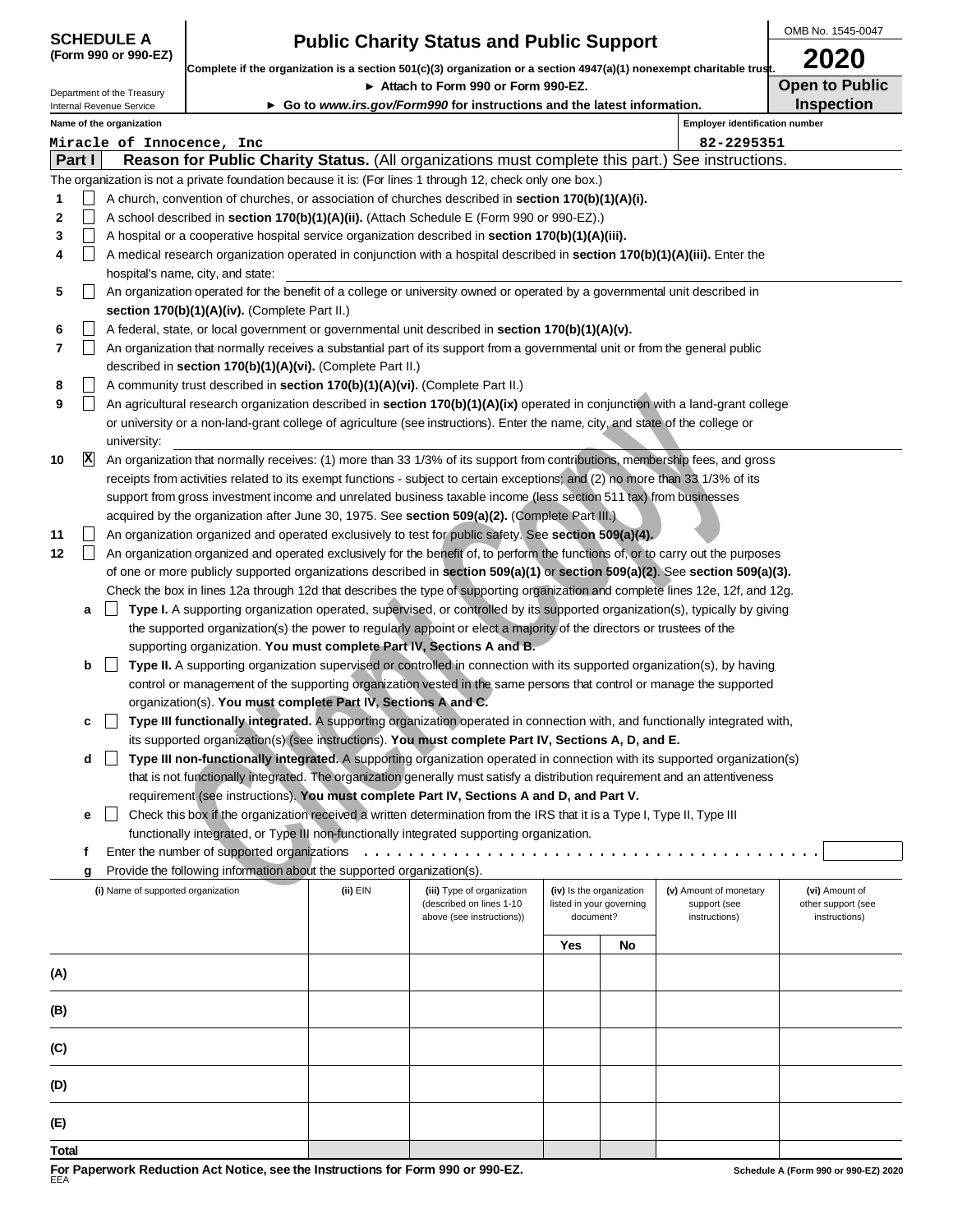|              | Schedule A (Form 990 or 990-EZ) 2020                                                                                                  | Miracle of Innocence, Inc |            |            |            | 82-2295351                                                                                                                    | Page 3            |
|--------------|---------------------------------------------------------------------------------------------------------------------------------------|---------------------------|------------|------------|------------|-------------------------------------------------------------------------------------------------------------------------------|-------------------|
|              | Support Schedule for Organizations Described in Section 509(a)(2)<br>Part III                                                         |                           |            |            |            |                                                                                                                               |                   |
|              | (Complete only if you checked the box on line 10 of Part I or if the organization failed to qualify under Part II.                    |                           |            |            |            |                                                                                                                               |                   |
|              | If the organization fails to qualify under the tests listed below, please complete Part II.)                                          |                           |            |            |            |                                                                                                                               |                   |
|              | <b>Section A. Public Support</b>                                                                                                      |                           |            |            |            |                                                                                                                               |                   |
|              | Calendar year (or fiscal year beginning in) >                                                                                         | (a) 2016                  | (b) 2017   | $(c)$ 2018 | $(d)$ 2019 | (e) 2020                                                                                                                      | (f) Total         |
|              | 1 Gifts, grants, contributions, and membership fees                                                                                   |                           |            |            |            |                                                                                                                               |                   |
|              | received. (Do not include any "unusual grants.")                                                                                      |                           |            | 194,484    | 268,526    | 444,481                                                                                                                       | 907,491           |
| $\mathbf{2}$ | Gross receipts from admissions, merchandise                                                                                           |                           |            |            |            |                                                                                                                               |                   |
|              | sold or services performed, or facilities                                                                                             |                           |            |            |            |                                                                                                                               |                   |
|              | fumished in any activity that is related to the<br>organization's tax-exempt purpose                                                  |                           |            | 950        | 225        |                                                                                                                               | 1,175             |
| 3            | Gross receipts from activities that are not an                                                                                        |                           |            |            |            |                                                                                                                               |                   |
|              | unrelated trade or business under section 513.                                                                                        |                           |            |            |            |                                                                                                                               |                   |
| 4            | Tax revenues levied for the                                                                                                           |                           |            |            |            |                                                                                                                               |                   |
|              | organization's benefit and either paid to                                                                                             |                           |            |            |            |                                                                                                                               |                   |
|              | or expended on its behalf                                                                                                             |                           |            |            |            |                                                                                                                               |                   |
| 5.           | The value of services or facilities                                                                                                   |                           |            |            |            |                                                                                                                               |                   |
|              |                                                                                                                                       |                           |            |            |            |                                                                                                                               |                   |
|              | furnished by a governmental unit to the<br>organization without charge                                                                |                           |            |            |            |                                                                                                                               |                   |
|              |                                                                                                                                       |                           |            |            |            |                                                                                                                               |                   |
|              | 6 Total. Add lines 1 through $5 \ldots \ldots$                                                                                        |                           |            | 195,434    | 268,751    | 444,481                                                                                                                       | 908,666           |
|              | 7a Amounts included on lines 1, 2, and 3                                                                                              |                           |            |            |            |                                                                                                                               |                   |
|              | received from disqualified persons<br>$\ddots$                                                                                        |                           |            | 40,000     | 65,761     | 70,205                                                                                                                        | 175,966           |
|              | <b>b</b> Amounts included on lines 2 and 3                                                                                            |                           |            |            |            |                                                                                                                               |                   |
|              | received from other than disqualified                                                                                                 |                           |            |            |            |                                                                                                                               |                   |
|              | persons that exceed the greater of \$5,000                                                                                            |                           |            |            |            |                                                                                                                               |                   |
|              | or 1% of the amount on line 13 for the year                                                                                           |                           |            |            |            |                                                                                                                               |                   |
|              | c Add lines 7a and 7b $\ldots$                                                                                                        |                           |            | 40,000     | 65,761     | 70,205                                                                                                                        | 175,966           |
| 8            | Public support. (Subtract line 7c from                                                                                                |                           |            |            |            |                                                                                                                               |                   |
|              | line 6.) $\ldots \ldots \ldots \ldots \ldots \ldots \ldots$                                                                           |                           |            |            |            |                                                                                                                               | 732,700           |
|              | <b>Section B. Total Support</b>                                                                                                       |                           |            |            |            |                                                                                                                               |                   |
|              | Calendar year (or fiscal year beginning in) >                                                                                         | (a) 2016                  | $(b)$ 2017 | $(c)$ 2018 | $(d)$ 2019 | (e) 2020                                                                                                                      | (f) Total         |
|              | 9 Amounts from line 6<br>and a con-                                                                                                   |                           |            | 195,434    | 268,751    | 444,481                                                                                                                       | 908,666           |
|              | 10a Gross income from interest, dividends,                                                                                            |                           |            |            |            |                                                                                                                               |                   |
|              | payments received on securities loans, rents,                                                                                         |                           |            |            |            |                                                                                                                               |                   |
|              | royalties, and income from similar sources<br>$\dddot{\phantom{0}}$                                                                   |                           |            |            |            |                                                                                                                               |                   |
|              | <b>b</b> Unrelated business taxable income (less                                                                                      |                           |            |            |            |                                                                                                                               |                   |
|              | section 511 taxes) from businesses                                                                                                    |                           |            |            |            |                                                                                                                               |                   |
|              | acquired after June 30, 1975                                                                                                          |                           |            |            |            |                                                                                                                               |                   |
|              |                                                                                                                                       |                           |            |            |            |                                                                                                                               |                   |
|              | 11 Net income from unrelated business                                                                                                 |                           |            |            |            |                                                                                                                               |                   |
|              | activities not included in line 10b, whether                                                                                          |                           |            |            |            |                                                                                                                               |                   |
|              | or not the business is regularly carried on                                                                                           |                           |            |            |            |                                                                                                                               |                   |
|              | 12 Other income. Do not include gain or                                                                                               |                           |            |            |            |                                                                                                                               |                   |
|              | loss from the sale of capital assets                                                                                                  |                           |            |            |            |                                                                                                                               |                   |
|              | (Explain in Part VI.)                                                                                                                 |                           |            |            |            |                                                                                                                               |                   |
|              | 13 Total support. (Add lines 9, 10c, 11,                                                                                              |                           |            |            |            |                                                                                                                               |                   |
|              | and 12.) $\ldots \ldots \ldots \ldots \ldots$                                                                                         |                           |            | 195,434    | 268,751    | 444,481                                                                                                                       | 908,666           |
|              | 14 First 5 years. If the Form 990 is for the organization's first, second, third, fourth, or fifth tax year as a section 501(c)(3)    |                           |            |            |            |                                                                                                                               |                   |
|              |                                                                                                                                       |                           |            |            |            |                                                                                                                               | $\mathbf{x}$<br>▶ |
|              | <b>Section C. Computation of Public Support Percentage</b>                                                                            |                           |            |            |            |                                                                                                                               |                   |
|              | 15 Public support percentage for 2020 (line 8, column (f), divided by line 13, column (f))                                            |                           |            |            |            | 15                                                                                                                            | $\%$              |
|              |                                                                                                                                       |                           |            |            |            | 16                                                                                                                            | $\%$              |
|              | Section D. Computation of Investment Income Percentage                                                                                |                           |            |            |            |                                                                                                                               |                   |
| 17           | Investment income percentage for 2020 (line 10c, column (f), divided by line 13, column (f) $\ldots \ldots$                           |                           |            |            |            | 17                                                                                                                            | %                 |
|              | 18 Investment income percentage from 2019 Schedule A, Part III, line 17                                                               |                           |            |            |            | 18                                                                                                                            | %                 |
|              | 19a 33 1/3% support tests - 2020. If the organization did not check the box on line 14, and line 15 is more than 33 1/3%, and line    |                           |            |            |            |                                                                                                                               |                   |
|              | 17 is not more than 33 1/3%, check this box and stop here. The organization qualifies as a publicly supported organization ►          |                           |            |            |            |                                                                                                                               | $\perp$           |
|              | b 33 1/3% support tests - 2019. If the organization did not check a box on line 14 or line 19a, and line 16 is more than 33 1/3%, and |                           |            |            |            |                                                                                                                               |                   |
|              | line 18 is not more than 33 1/3%, check this box and stop here. The organization qualifies as a publicly supported organization ►     |                           |            |            |            |                                                                                                                               |                   |
|              |                                                                                                                                       |                           |            |            |            | 20 Private foundation. If the organization did not check a box on line 14, 19a, or 19b, check this box and see instructions ► |                   |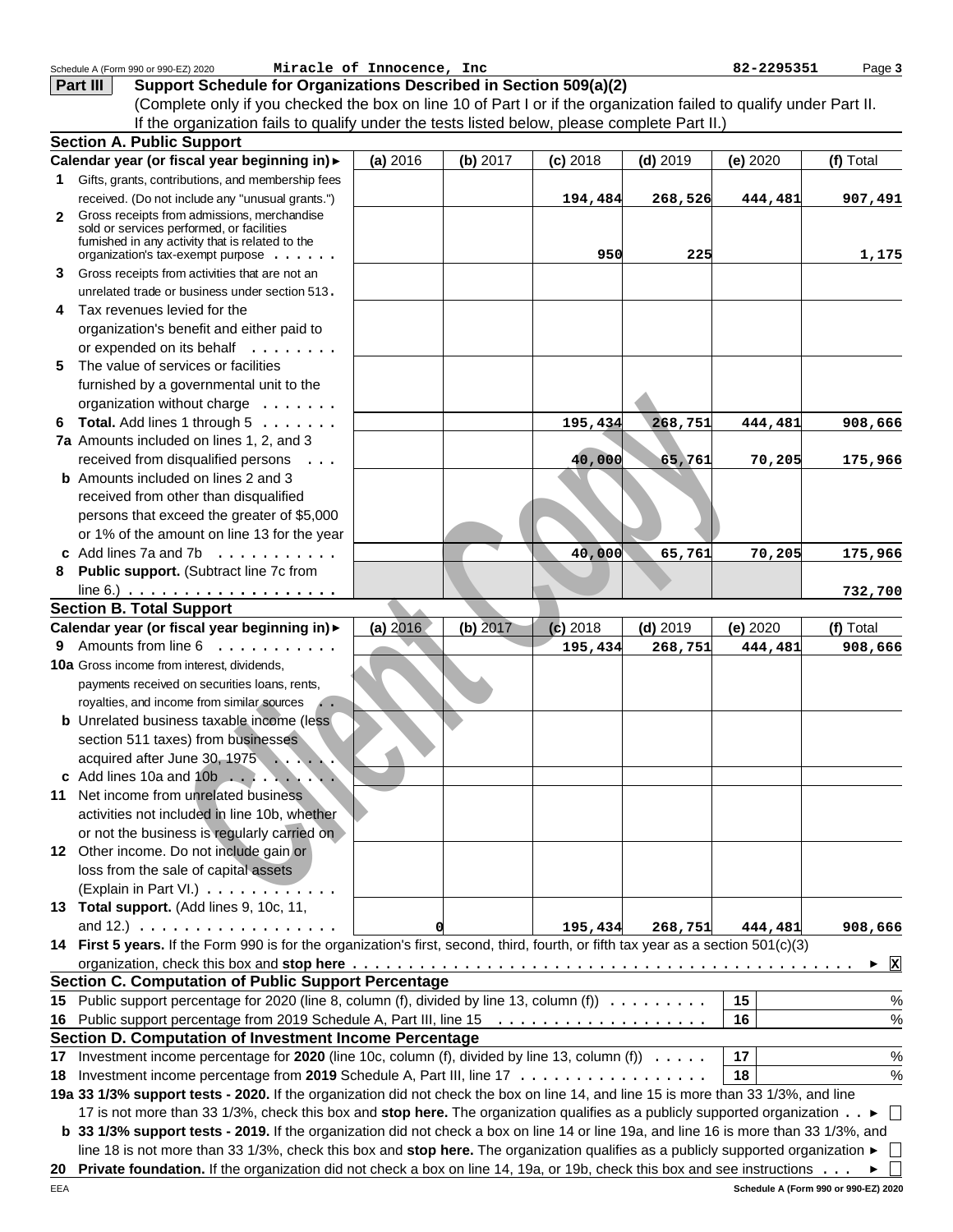**(Form 990, 990-EZ,**

Department of the Treasury

Internal Revenue Service

Name of the organization

# **Schedule B Schedule of Contributors**

**or 990-PF) Attach to Form 990, Form 990-EZ, or Form 990-PF.**

OMB No. 1545-0047

**2020**

| ► Go to www.irs.gov/Form990 for the latest information. |
|---------------------------------------------------------|
|                                                         |

**Employer identification number Organization type** (check one): **Miracle of Innocence, Inc 82-2295351**

| Filers of:         | Section:                                                                    |
|--------------------|-----------------------------------------------------------------------------|
| Form 990 or 990-EZ | $\mathbf{x}$<br>$501(c)$ (3<br>) (enter number) organization                |
|                    | $4947(a)(1)$ nonexempt charitable trust not treated as a private foundation |
|                    | 527 political organization                                                  |
| Form 990-PF        | 501(c)(3) exempt private foundation                                         |
|                    | 4947(a)(1) nonexempt charitable trust treated as a private foundation       |
|                    | 501(c)(3) taxable private foundation                                        |

## Check if your organization is covered by the **General Rule** or a **Special Rule.**

**Note:** Only a section 501(c)(7), (8), or (10) organization can check boxes for both the General Rule and a Special Rule. See instructions.

## **General Rule**

For an organization filing Form 990, 990-EZ, or 990-PF that received, during the year, contributions totaling \$5,000 **X**or more (in money or property) from any one contributor. Complete Parts I and II. See instructions for determining a contributor's total contributions.

## **Special Rules**

- For an organization described in section 501(c)(3) filing Form 990 or 990-EZ that met the 33 1/3% support test of the regulations under sections 509(a)(1) and 170(b)(1)(A)(vi), that checked Schedule A (Form 990 or 990-EZ), Part II, line 13, 16a, or 16b, and that received from any one contributor, during the year, total contributions of the greater of **(1)** \$5,000; or **(2)** 2% of the amount on (i) Form 990, Part VIII, line 1h; or (ii) Form 990-EZ, line 1. Complete Parts I and II.
- $\Box$  For an organization described in section 501(c)(7), (8), or (10) filing Form 990 or 990-EZ that received from any one contributor, during the year, total contributions of more than \$1,000 exclusively for religious, charitable, scientific, literary, or educational purposes, or for the prevention of cruelty to children or animals. Complete Parts I (entering "N/A" in column (b) instead of the contributor name and address), II, and III.
- **α** 4947(s)(1) nonexempt charitable trust treated as a private foundation<br> **Cliential** covered by the General Rule or a Special Rule.<br>
Tradicion is covered by the General Rule or a Special Rule.<br>
An 501(c)(7), (8), or (1 For an organization described in section 501(c)(7),  $(8)$ , or (10) filing Form 990 or 990-EZ that received from any one contributor, during the year, contributions exclusively for religious, charitable, etc., purposes, but no such contributions totaled more than \$1,000. If this box is checked, enter here the total contributions that were received during the year for an exclusively religious, charitable, etc., purpose. Don't complete any of the parts unless the **General Rule** applies to this organization because it received nonexclusively religious, charitable, etc., contributions totaling \$5,000 or more during the year \$ .................................

**Caution:** An organization that isn't covered by the General Rule and/or the Special Rules doesn't file Schedule B (Form 990, 990-EZ, or 990-PF), but it **must** answer "No" on Part IV, line 2, of its Form 990; or check the box on line H of its Form 990-EZ or on its Form 990-PF, Part I, line 2, to certify that it doesn't meet the filing requirements of Schedule B (Form 990, 990-EZ, or 990-PF).

**For Paperwork Reduction Act Notice, see the Instructions for Form 990, 990-EZ, or 990-PF. Schedule B (Form 990, 990-EZ, or 990-PF) (2020)**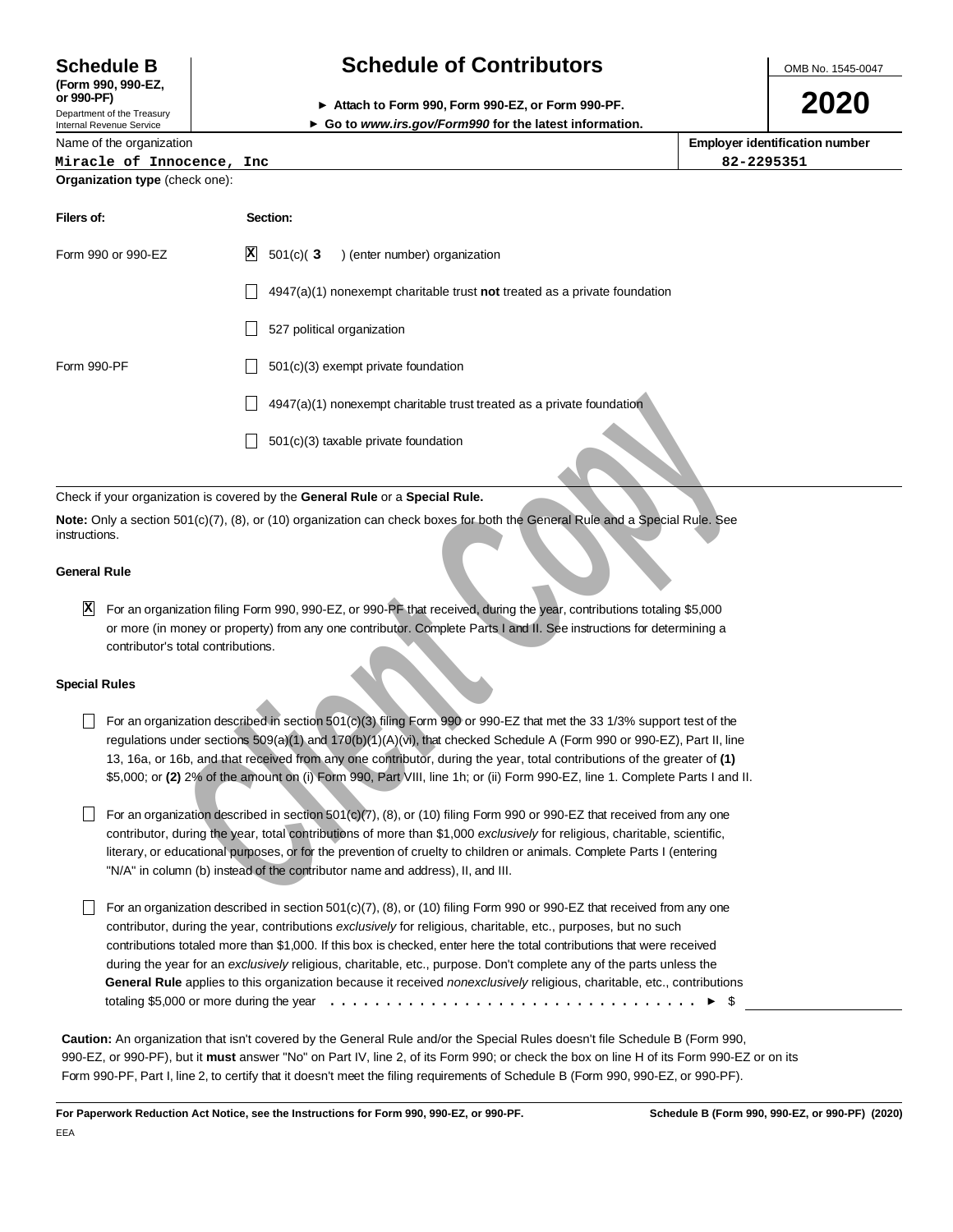| Schedule B (Form 990, 990-EZ,<br>or 990-PF)<br>(2020)<br>. 01 | Page |
|---------------------------------------------------------------|------|
|---------------------------------------------------------------|------|

**Miracle of Innocence, Inc 82-2295351**

Name of organization **Employer identification number**

| (a)<br>No.     | (b)<br>Name, address, and ZIP + 4                                       | (c)<br><b>Total contributions</b> | (d)<br><b>Type of contribution</b>                                                                                    |
|----------------|-------------------------------------------------------------------------|-----------------------------------|-----------------------------------------------------------------------------------------------------------------------|
| $\mathbf{1}$   | Chris and Linda Iliff<br>17200 Canterbury Drive<br>Stilwell KS 66085    | \$<br>11,203                      | <b>Person</b><br>$\mathbf{x}$<br><b>Payroll</b><br><b>Noncash</b><br>(Complete Part II for<br>noncash contributions.) |
| (a)<br>No.     | (b)<br>Name, address, and ZIP + 4                                       | (c)<br><b>Total contributions</b> | (d)<br><b>Type of contribution</b>                                                                                    |
| $\mathbf{2}$   | Bruce and Carolyn Kusmin<br>12208 Fairway Road<br>Leawood KS 66209      | \$<br>10,000                      | <b>Person</b><br>$\mathbf{x}$<br><b>Payroll</b><br><b>Noncash</b><br>(Complete Part II for<br>noncash contributions.) |
| (a)<br>No.     | (b)<br>Name, address, and ZIP + 4                                       | (c)<br><b>Total contributions</b> | (d)<br><b>Type of contribution</b>                                                                                    |
| $\mathbf{3}$   | John and Terry Petersen<br>900 W 48th Place 900<br>Kansas City MO 64112 | \$<br>10,000                      | <b>Person</b><br>$\mathbf{x}$<br><b>Payroll</b><br><b>Noncash</b><br>(Complete Part II for<br>noncash contributions.) |
| (a)<br>No.     | (b)<br>Name, address, and $ZIP + 4$                                     | (c)<br><b>Total contributions</b> | (d)<br><b>Type of contribution</b>                                                                                    |
| $\overline{4}$ | Adam Hamilton<br>13720 Roe Blvd<br>Overland Park KS 66224               | \$<br>5,141                       | <b>Person</b><br>$\mathbf{x}$<br><b>Payroll</b><br><b>Noncash</b><br>(Complete Part II for<br>noncash contributions.) |
| (a)<br>No.     | (b)<br>Name, address, and ZIP + 4                                       | (c)<br><b>Total contributions</b> | (d)<br><b>Type of contribution</b>                                                                                    |
| 5 <sub>1</sub> | Terry and Mary Putney<br>5205 W 84th Terrace<br>Overland Park KS 66207  | \$<br>5,000                       | <b>Person</b><br>$\mathbf{x}$<br>Payroll<br><b>Noncash</b><br>(Complete Part II for<br>noncash contributions.)        |
| (a)<br>No.     | (b)<br>Name, address, and ZIP + 4                                       | (c)<br><b>Total contributions</b> | (d)<br><b>Type of contribution</b>                                                                                    |
| 6              | Clune Family Foundation<br>17501 W 98th Street<br>Lenexa KS 66219       | \$<br>25,000                      | <b>Person</b><br>$\mathbf{x}$<br><b>Payroll</b><br><b>Noncash</b><br>(Complete Part II for<br>noncash contributions.) |

**Part I** Contributors (see instructions). Use duplicate copies of Part I if additional space is needed.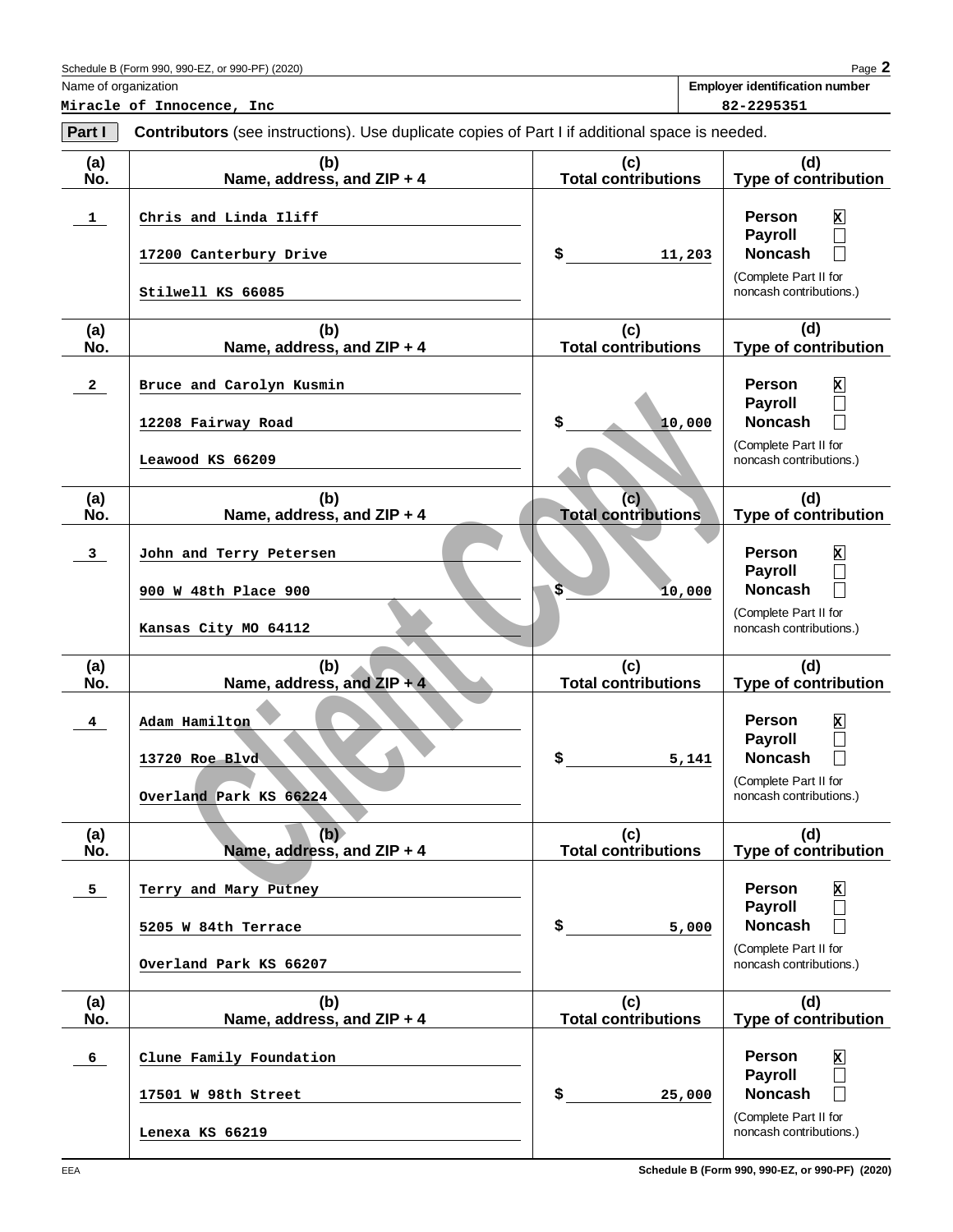| Schedule B (Form 990.<br>. 990-EZ. or<br>or 990-PF) (2020) | Page |
|------------------------------------------------------------|------|
|------------------------------------------------------------|------|

**Miracle of Innocence, Inc 82-2295351**

Name of organization **Employer identification number**

| (a)<br>Ńó.     | (b)<br>Name, address, and ZIP + 4                                | (c)<br><b>Total contributions</b> | (d)<br><b>Type of contribution</b>                                                                                                                   |
|----------------|------------------------------------------------------------------|-----------------------------------|------------------------------------------------------------------------------------------------------------------------------------------------------|
| $7\phantom{.}$ | David and Joanna Illiff<br>4339 Beverly Drive<br>Dallas TX 75205 | \$<br>5,000                       | Person<br>×<br><b>Payroll</b><br>$\overline{\phantom{a}}$<br><b>Noncash</b><br>$\vert \ \ \vert$<br>(Complete Part II for<br>noncash contributions.) |
| (a)<br>Ńó.     | (b)<br>Name, address, and ZIP + 4                                | (c)<br><b>Total contributions</b> | (d)<br><b>Type of contribution</b>                                                                                                                   |
| (a)<br>Ńó.     | (b)<br>Name, address, and ZIP + 4                                | (c)<br><b>Total contributions</b> | Person<br><b>Payroll</b><br><b>Noncash</b><br>(Complete Part II for<br>noncash contributions.)<br>(d)<br><b>Type of contribution</b>                 |
|                |                                                                  | \$                                | Person<br><b>Payroll</b><br><b>Noncash</b><br>(Complete Part II for<br>noncash contributions.)                                                       |
| (a)<br>Ńó.     | (b)<br>Name, address, and $ZIP + 4$                              | (c)<br><b>Total contributions</b> | (d)<br><b>Type of contribution</b>                                                                                                                   |
|                |                                                                  | \$                                | Person<br><b>Payroll</b><br><b>Noncash</b><br>(Complete Part II for<br>noncash contributions.)                                                       |
| (a)<br>NO.     | (b)<br>Name, address, and ZIP + 4                                | (c)<br><b>Total contributions</b> | (d)<br>Type of contribution                                                                                                                          |
|                |                                                                  | \$                                | Person<br><b>Payroll</b><br>$\Box$<br><b>Noncash</b><br>П<br>(Complete Part II for<br>noncash contributions.)                                        |
| (a)<br>Ño.     | (b)<br>Name, address, and ZIP + 4                                | (c)<br><b>Total contributions</b> | (d)<br><b>Type of contribution</b>                                                                                                                   |
|                |                                                                  | \$                                | Person<br><b>Payroll</b><br><b>Noncash</b><br>П<br>(Complete Part II for<br>noncash contributions.)                                                  |

**Part I** Contributors (see instructions). Use duplicate copies of Part I if additional space is needed.

**Schedule B (Form 990, 990-EZ, or 990-PF) (2020)**

 $\frac{1}{2}$ 

 $\overline{\phantom{0}}$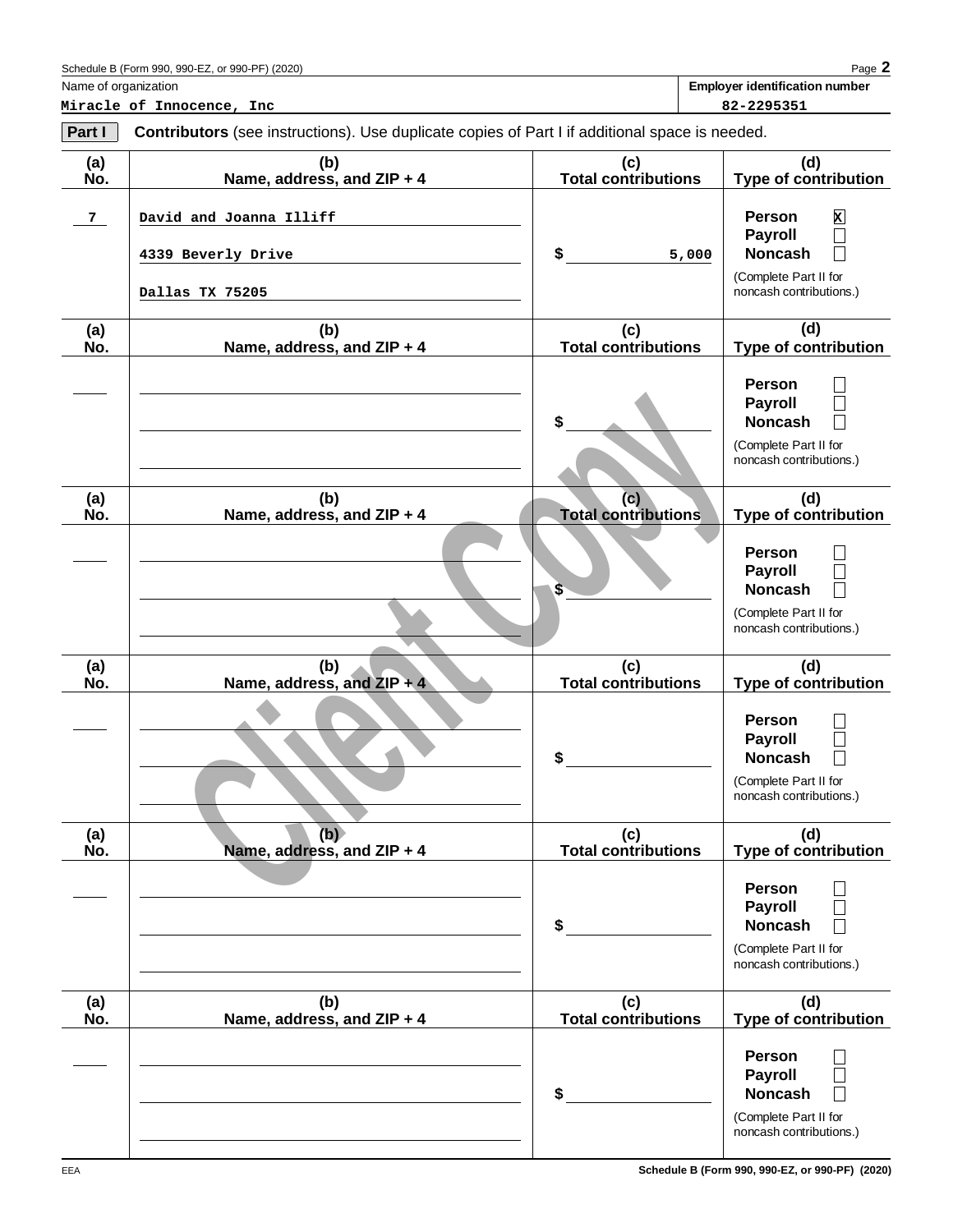| <b>SCHEDULE G</b>                                                                                                                                                                                                                                                                                                                                                     | <b>Supplemental Information Regarding Fundraising or Gaming Activities</b> |                                                            |                                                                                                                                                                                                                                                                |                                      |                              | OMB No. 1545-0047                |                                       |
|-----------------------------------------------------------------------------------------------------------------------------------------------------------------------------------------------------------------------------------------------------------------------------------------------------------------------------------------------------------------------|----------------------------------------------------------------------------|------------------------------------------------------------|----------------------------------------------------------------------------------------------------------------------------------------------------------------------------------------------------------------------------------------------------------------|--------------------------------------|------------------------------|----------------------------------|---------------------------------------|
| (Form 990 or 990-EZ)<br>Complete if the organization answered "Yes" on Form 990, Part IV, line 17, 18, or 19, or if the<br>organization entered more than \$15,000 on Form 990-EZ, line 6a.<br>Attach to Form 990 or Form 990-EZ.<br>Department of the Treasury<br>Go to www.irs.gov/Form990 for instructions and the latest information.<br>Internal Revenue Service |                                                                            |                                                            |                                                                                                                                                                                                                                                                |                                      | <b>2020</b>                  |                                  |                                       |
|                                                                                                                                                                                                                                                                                                                                                                       |                                                                            |                                                            |                                                                                                                                                                                                                                                                |                                      | Open to Public<br>Inspection |                                  |                                       |
| Name of the organization                                                                                                                                                                                                                                                                                                                                              |                                                                            |                                                            |                                                                                                                                                                                                                                                                |                                      |                              |                                  | <b>Employer identification number</b> |
| Miracle of Innocence, Inc.                                                                                                                                                                                                                                                                                                                                            |                                                                            |                                                            |                                                                                                                                                                                                                                                                |                                      |                              |                                  | 82-2295351                            |
| Part I                                                                                                                                                                                                                                                                                                                                                                |                                                                            |                                                            | Fundraising Activities. Complete if the organization answered "Yes" on Form 990, Part IV, line 17.                                                                                                                                                             |                                      |                              |                                  |                                       |
|                                                                                                                                                                                                                                                                                                                                                                       |                                                                            | Form 990-EZ filers are not required to complete this part. |                                                                                                                                                                                                                                                                |                                      |                              |                                  |                                       |
| 1.                                                                                                                                                                                                                                                                                                                                                                    |                                                                            |                                                            | Indicate whether the organization raised funds through any of the following activities. Check all that apply.                                                                                                                                                  |                                      |                              |                                  |                                       |
| Mail solicitations<br>a                                                                                                                                                                                                                                                                                                                                               |                                                                            |                                                            | $\mathbf{e}$ Solicitation of non-government grants                                                                                                                                                                                                             |                                      |                              |                                  |                                       |
| Internet and email solicitations<br>b                                                                                                                                                                                                                                                                                                                                 |                                                                            |                                                            | f                                                                                                                                                                                                                                                              | Solicitation of government grants    |                              |                                  |                                       |
| Phone solicitations<br>c                                                                                                                                                                                                                                                                                                                                              |                                                                            |                                                            | Special fundraising events<br>g                                                                                                                                                                                                                                |                                      |                              |                                  |                                       |
| In-person solicitations<br>d                                                                                                                                                                                                                                                                                                                                          |                                                                            |                                                            |                                                                                                                                                                                                                                                                |                                      |                              |                                  |                                       |
| 2a Did the organization have a written or oral agreement with any individual (including officers, directors, trustees,                                                                                                                                                                                                                                                |                                                                            |                                                            |                                                                                                                                                                                                                                                                |                                      |                              |                                  |                                       |
|                                                                                                                                                                                                                                                                                                                                                                       |                                                                            |                                                            | or key employees listed in Form 990, Part VII) or entity in connection with professional fundraising services?<br><b>b</b> If "Yes," list the 10 highest paid individuals or entities (fundraisers) pursuant to agreements under which the fundraiser is to be |                                      |                              |                                  | Yes<br>No                             |
| compensated at least \$5,000 by the organization.                                                                                                                                                                                                                                                                                                                     |                                                                            |                                                            |                                                                                                                                                                                                                                                                |                                      |                              |                                  |                                       |
|                                                                                                                                                                                                                                                                                                                                                                       |                                                                            |                                                            |                                                                                                                                                                                                                                                                |                                      |                              |                                  |                                       |
|                                                                                                                                                                                                                                                                                                                                                                       |                                                                            |                                                            |                                                                                                                                                                                                                                                                |                                      |                              | (v) Amount paid to               | (vi) Amount paid to                   |
| (i) Name and address of individual<br>or entity (fundraiser)                                                                                                                                                                                                                                                                                                          |                                                                            | (ii) Activity                                              | (iii) Did fundraiser have<br>custody or control of                                                                                                                                                                                                             | (iv) Gross receipts<br>from activity |                              | (or retained by)                 | (or retained by)                      |
|                                                                                                                                                                                                                                                                                                                                                                       |                                                                            |                                                            | contributions?                                                                                                                                                                                                                                                 |                                      |                              | fundraiser listed in<br>col. (i) | organization                          |
|                                                                                                                                                                                                                                                                                                                                                                       |                                                                            |                                                            | Yes<br>No                                                                                                                                                                                                                                                      |                                      |                              |                                  |                                       |
| 1                                                                                                                                                                                                                                                                                                                                                                     |                                                                            |                                                            |                                                                                                                                                                                                                                                                |                                      |                              |                                  |                                       |
|                                                                                                                                                                                                                                                                                                                                                                       |                                                                            |                                                            |                                                                                                                                                                                                                                                                |                                      |                              |                                  |                                       |
| $\mathbf{2}$                                                                                                                                                                                                                                                                                                                                                          |                                                                            |                                                            |                                                                                                                                                                                                                                                                |                                      |                              |                                  |                                       |
|                                                                                                                                                                                                                                                                                                                                                                       |                                                                            |                                                            |                                                                                                                                                                                                                                                                |                                      |                              |                                  |                                       |
| 3                                                                                                                                                                                                                                                                                                                                                                     |                                                                            |                                                            |                                                                                                                                                                                                                                                                |                                      |                              |                                  |                                       |
|                                                                                                                                                                                                                                                                                                                                                                       |                                                                            |                                                            |                                                                                                                                                                                                                                                                |                                      |                              |                                  |                                       |
| 4                                                                                                                                                                                                                                                                                                                                                                     |                                                                            |                                                            |                                                                                                                                                                                                                                                                |                                      |                              |                                  |                                       |
| 5                                                                                                                                                                                                                                                                                                                                                                     |                                                                            |                                                            |                                                                                                                                                                                                                                                                |                                      |                              |                                  |                                       |
|                                                                                                                                                                                                                                                                                                                                                                       |                                                                            |                                                            |                                                                                                                                                                                                                                                                |                                      |                              |                                  |                                       |
| 6                                                                                                                                                                                                                                                                                                                                                                     |                                                                            |                                                            |                                                                                                                                                                                                                                                                |                                      |                              |                                  |                                       |
|                                                                                                                                                                                                                                                                                                                                                                       |                                                                            |                                                            |                                                                                                                                                                                                                                                                |                                      |                              |                                  |                                       |
| 7                                                                                                                                                                                                                                                                                                                                                                     |                                                                            |                                                            |                                                                                                                                                                                                                                                                |                                      |                              |                                  |                                       |
|                                                                                                                                                                                                                                                                                                                                                                       |                                                                            |                                                            |                                                                                                                                                                                                                                                                |                                      |                              |                                  |                                       |
| 8                                                                                                                                                                                                                                                                                                                                                                     |                                                                            |                                                            |                                                                                                                                                                                                                                                                |                                      |                              |                                  |                                       |
|                                                                                                                                                                                                                                                                                                                                                                       |                                                                            |                                                            |                                                                                                                                                                                                                                                                |                                      |                              |                                  |                                       |
| 9                                                                                                                                                                                                                                                                                                                                                                     |                                                                            |                                                            |                                                                                                                                                                                                                                                                |                                      |                              |                                  |                                       |
|                                                                                                                                                                                                                                                                                                                                                                       |                                                                            |                                                            |                                                                                                                                                                                                                                                                |                                      |                              |                                  |                                       |
| 10                                                                                                                                                                                                                                                                                                                                                                    |                                                                            |                                                            |                                                                                                                                                                                                                                                                |                                      |                              |                                  |                                       |
|                                                                                                                                                                                                                                                                                                                                                                       |                                                                            |                                                            |                                                                                                                                                                                                                                                                |                                      |                              |                                  |                                       |
| Total.                                                                                                                                                                                                                                                                                                                                                                |                                                                            |                                                            |                                                                                                                                                                                                                                                                |                                      |                              |                                  |                                       |
| 3 List all states in which the organization is registered or licensed to solicit contributions or has been notified it is exempt from                                                                                                                                                                                                                                 |                                                                            | $\cdot$ .<br>$\cdots$                                      |                                                                                                                                                                                                                                                                |                                      |                              |                                  |                                       |
| registration or licensing.                                                                                                                                                                                                                                                                                                                                            |                                                                            |                                                            |                                                                                                                                                                                                                                                                |                                      |                              |                                  |                                       |
|                                                                                                                                                                                                                                                                                                                                                                       |                                                                            |                                                            |                                                                                                                                                                                                                                                                |                                      |                              |                                  |                                       |
|                                                                                                                                                                                                                                                                                                                                                                       |                                                                            |                                                            |                                                                                                                                                                                                                                                                |                                      |                              |                                  |                                       |
|                                                                                                                                                                                                                                                                                                                                                                       |                                                                            |                                                            |                                                                                                                                                                                                                                                                |                                      |                              |                                  |                                       |
|                                                                                                                                                                                                                                                                                                                                                                       |                                                                            |                                                            |                                                                                                                                                                                                                                                                |                                      |                              |                                  |                                       |
|                                                                                                                                                                                                                                                                                                                                                                       |                                                                            |                                                            |                                                                                                                                                                                                                                                                |                                      |                              |                                  |                                       |
|                                                                                                                                                                                                                                                                                                                                                                       |                                                                            |                                                            |                                                                                                                                                                                                                                                                |                                      |                              |                                  |                                       |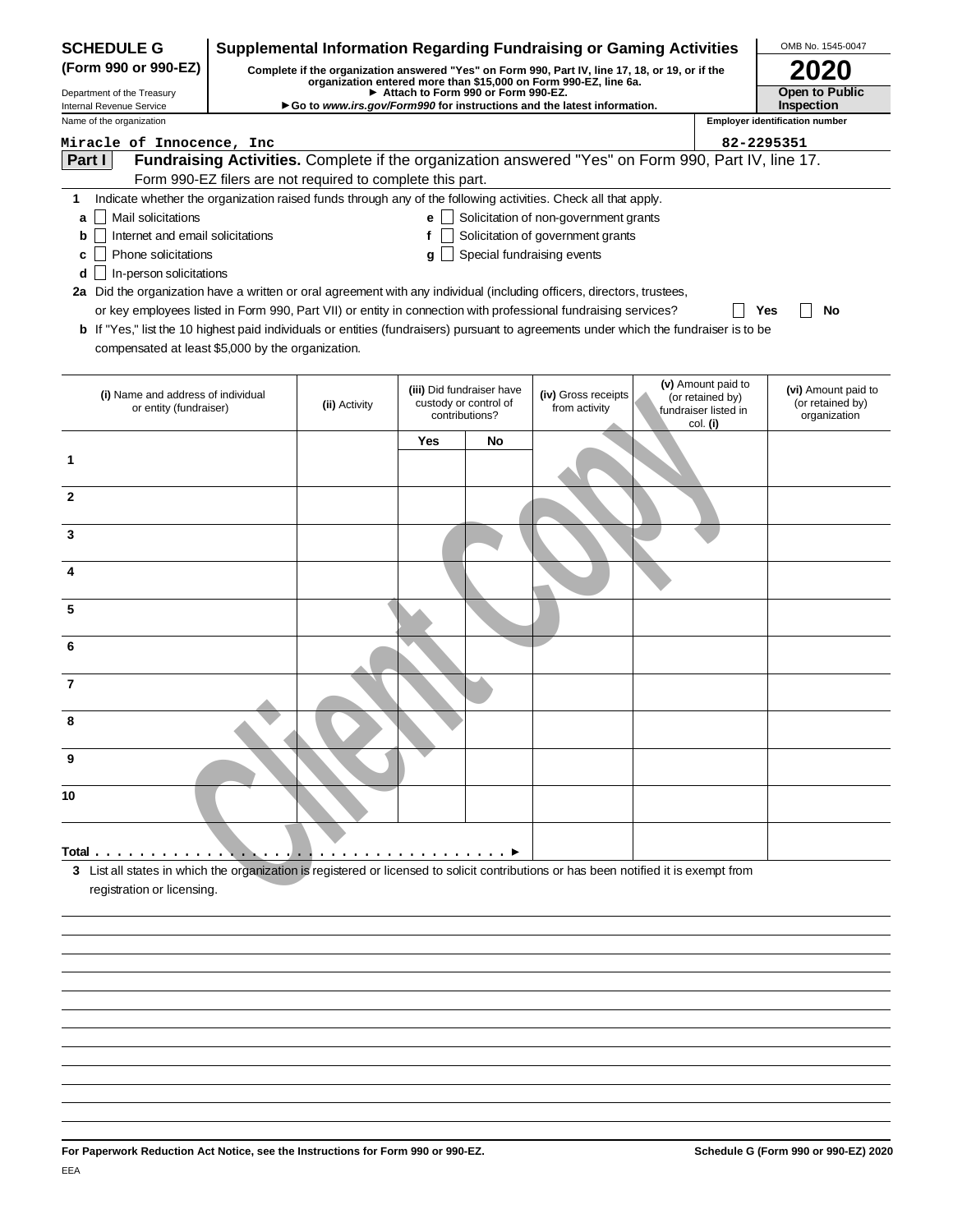**Fundraising Events.** Complete if the organization answered "Yes" on Form 990, Part IV, line 18, or reported more than \$15,000 of fundraising event contributions and gross income on Form 990-EZ, lines 1 and 6b. List events with **Part II**

|                 |          | gross receipts greater than \$5,000.                                                                                                     |                          |                                                  |                              |                                                     |
|-----------------|----------|------------------------------------------------------------------------------------------------------------------------------------------|--------------------------|--------------------------------------------------|------------------------------|-----------------------------------------------------|
|                 |          |                                                                                                                                          | (a) Event $#1$<br>Gala   | (b) Event #2                                     | (c) Other events<br>None     | (d) Total events<br>(add col. (a) through           |
|                 |          |                                                                                                                                          | (event type)             | (event type)                                     | (total number)               | col. (c)                                            |
| Revenue         | 1        | Gross receipts                                                                                                                           | 171,773                  |                                                  |                              | 171,773                                             |
|                 | 2        | Less: Contributions                                                                                                                      | 171,773                  |                                                  |                              | 171,773                                             |
|                 | 3        | Gross income (line 1 minus                                                                                                               |                          |                                                  |                              |                                                     |
|                 |          | line 2) $\ldots$                                                                                                                         |                          |                                                  |                              |                                                     |
|                 |          |                                                                                                                                          |                          |                                                  |                              |                                                     |
|                 | 4        | Cash prizes                                                                                                                              |                          |                                                  |                              |                                                     |
|                 | 5        | Noncash prizes<br>$\mathcal{A}$ . The set of the set of $\mathcal{A}$                                                                    |                          |                                                  |                              |                                                     |
|                 | 6        | Rent/facility costs                                                                                                                      |                          |                                                  |                              |                                                     |
| Direct Expenses | 7        | Food and beverages                                                                                                                       |                          |                                                  |                              |                                                     |
|                 | 8        | Entertainment                                                                                                                            |                          |                                                  |                              |                                                     |
|                 | 9        | Other direct expenses                                                                                                                    | 31,418                   |                                                  |                              | 31,418                                              |
|                 |          |                                                                                                                                          |                          |                                                  |                              |                                                     |
|                 | 10<br>11 |                                                                                                                                          |                          |                                                  |                              | 31,418<br>(31, 418)                                 |
|                 | Part III | Gaming. Complete if the organization answered "Yes" on Form 990, Part IV, line 19, or reported more than                                 |                          |                                                  |                              |                                                     |
|                 |          | \$15,000 on Form 990-EZ, line 6a.                                                                                                        |                          |                                                  |                              |                                                     |
|                 |          |                                                                                                                                          |                          |                                                  |                              |                                                     |
|                 |          |                                                                                                                                          | (a) Bingo                | (b) Pull tabs/instant<br>bingo/progressive bingo | (c) Other gaming             | (d) Total gaming (add<br>col. (a) through col. (c)) |
| Revenue         | 1        | Gross revenue                                                                                                                            |                          |                                                  |                              |                                                     |
|                 |          |                                                                                                                                          |                          |                                                  |                              |                                                     |
|                 | 2        | Cash prizes<br>$\cdots$                                                                                                                  |                          |                                                  |                              |                                                     |
|                 | 3        | Noncash prizes                                                                                                                           |                          |                                                  |                              |                                                     |
|                 |          |                                                                                                                                          |                          |                                                  |                              |                                                     |
| Direct Expenses | 4        | Rent/facility costs<br>.                                                                                                                 |                          |                                                  |                              |                                                     |
|                 | 5        | Other direct expenses<br>$\sim$                                                                                                          |                          |                                                  |                              |                                                     |
|                 | 6        | Volunteer labor                                                                                                                          | $\%$<br>Yes<br><b>No</b> | $\%$<br><b>Yes</b><br><b>No</b>                  | <b>Yes</b><br>%<br><b>No</b> |                                                     |
|                 | 7        |                                                                                                                                          |                          |                                                  |                              |                                                     |
|                 | 8        |                                                                                                                                          |                          |                                                  |                              |                                                     |
|                 |          |                                                                                                                                          |                          |                                                  |                              |                                                     |
| 9               |          | Enter the state(s) in which the organization conducts gaming activities:                                                                 |                          |                                                  |                              |                                                     |
| a               |          |                                                                                                                                          |                          |                                                  |                              | Yes<br>No                                           |
| b               |          | If "No," explain:                                                                                                                        |                          |                                                  |                              |                                                     |
|                 |          |                                                                                                                                          |                          |                                                  |                              |                                                     |
|                 |          |                                                                                                                                          |                          |                                                  |                              |                                                     |
|                 |          | 10a Were any of the organization's gaming licenses revoked, suspended, or terminated during the tax year?<br><b>b</b> If "Yes," explain: |                          |                                                  |                              | <b>Yes</b><br>No                                    |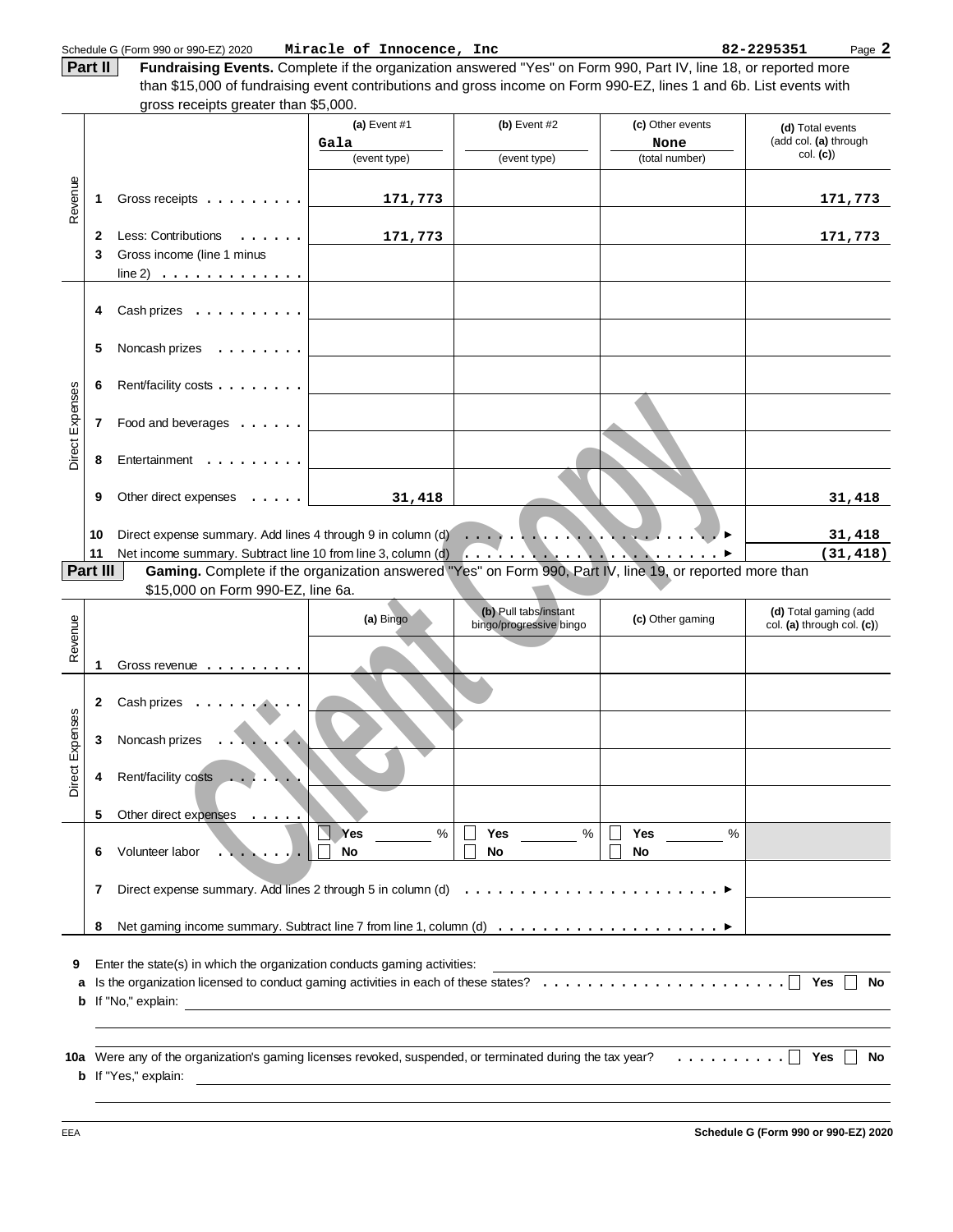Department of the Treasury Internal Revenue Service Name of the organization

**SCHEDULE O**<br> **Supplemental Information to Form 990 or 990-EZ**<br> **Supplemental Information to Form 990 or 990-EZ (Form 990 or 990-EZ) Complete to provide information for responses to specific questions on Form 990 or 990-EZ or to provide any additional information.**

**Attach to Form 990 or 990-EZ. Go to www.irs.gov/Form990 for the latest information.**

**2020** OMB No. 1545-0047

**Open to Public Inspection**

**Employer identification number**

## **Miracle of Innocence, Inc 82-2295351**

## **01. Officer, directors, etc. family relationship (Part VI, line 2)**

President Darryl Burton is married to Secretary Valerie Burton.

### **02. Form 990 governing body review (Part VI, line 11)**

A copy of the tax return was provided to the organizations treasurer (who is also a board

member) prior to filing. The treasurer will review the return prior to filing and will

also be signing the return.

**03. CEO, executive director, top management comp (Part VI, line 15a)**

entive director, top management comp (Part VI, line 15a)<br>
a is determined by a board of directors vote based whom individual job<br>
filer or key employee compensation (Part VI, line 15b<br>
is determined by a board of directors Compensation is determined by a board of directors vote based upon individual job duties.

## **04. Other officer or key employee compensation (Part VI, line 15b**

Compensation is determined by a board of directors vote based upon individual job duties.

## **05. Governing documents, etc, available to public (Part VI, line 19)**

The organization makes available to donors their strategic plan. No other documents are

made available to the public.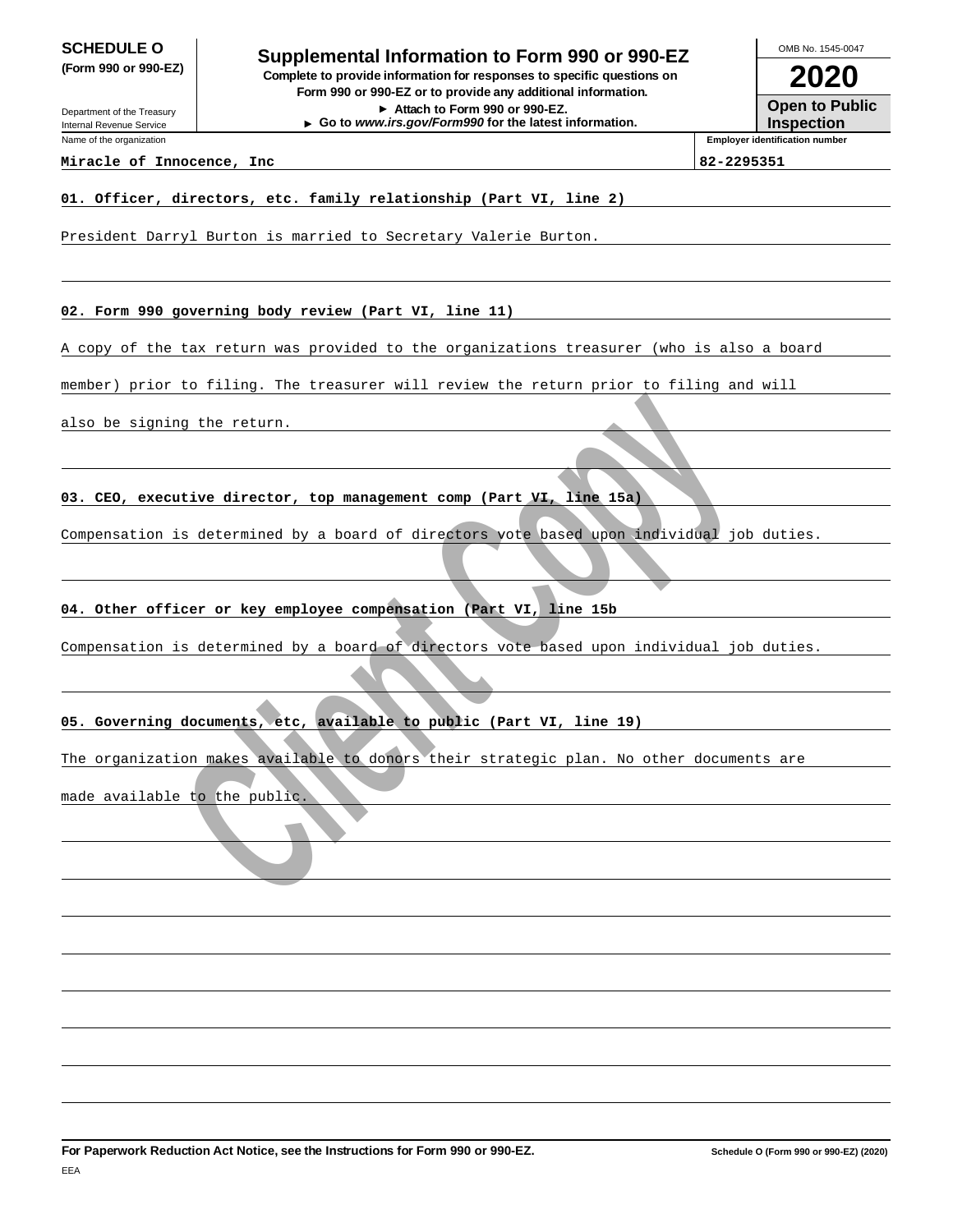| 8879-EO<br>Form                                                                                                                        | <b>IRS e-file Signature Authorization</b><br>for an Exempt Organization                                                                                                                                                                                                                                                                                                                                                                                                                                                                                                                                                                                                                                                                                                                                                                                                                                                                                                                                                                                                                                                                                                                                                                                                                                                                                                                                                                                                                                                                                                                                                                                                                                                                                                                                                                                                                                                                                                                                                                                                                                                                                                                                                                                                                                                                                          |                                                                                                                                                                                                                                           |                                                    | OMB No. 1545-0047      |  |
|----------------------------------------------------------------------------------------------------------------------------------------|------------------------------------------------------------------------------------------------------------------------------------------------------------------------------------------------------------------------------------------------------------------------------------------------------------------------------------------------------------------------------------------------------------------------------------------------------------------------------------------------------------------------------------------------------------------------------------------------------------------------------------------------------------------------------------------------------------------------------------------------------------------------------------------------------------------------------------------------------------------------------------------------------------------------------------------------------------------------------------------------------------------------------------------------------------------------------------------------------------------------------------------------------------------------------------------------------------------------------------------------------------------------------------------------------------------------------------------------------------------------------------------------------------------------------------------------------------------------------------------------------------------------------------------------------------------------------------------------------------------------------------------------------------------------------------------------------------------------------------------------------------------------------------------------------------------------------------------------------------------------------------------------------------------------------------------------------------------------------------------------------------------------------------------------------------------------------------------------------------------------------------------------------------------------------------------------------------------------------------------------------------------------------------------------------------------------------------------------------------------|-------------------------------------------------------------------------------------------------------------------------------------------------------------------------------------------------------------------------------------------|----------------------------------------------------|------------------------|--|
|                                                                                                                                        | For calendar year 2020, or fiscal year beginning states and ending and ending                                                                                                                                                                                                                                                                                                                                                                                                                                                                                                                                                                                                                                                                                                                                                                                                                                                                                                                                                                                                                                                                                                                                                                                                                                                                                                                                                                                                                                                                                                                                                                                                                                                                                                                                                                                                                                                                                                                                                                                                                                                                                                                                                                                                                                                                                    |                                                                                                                                                                                                                                           |                                                    |                        |  |
| Department of the Treasury                                                                                                             |                                                                                                                                                                                                                                                                                                                                                                                                                                                                                                                                                                                                                                                                                                                                                                                                                                                                                                                                                                                                                                                                                                                                                                                                                                                                                                                                                                                                                                                                                                                                                                                                                                                                                                                                                                                                                                                                                                                                                                                                                                                                                                                                                                                                                                                                                                                                                                  | ► Do not send to the IRS. Keep for your records.                                                                                                                                                                                          |                                                    | 2020                   |  |
| Internal Revenue Service                                                                                                               |                                                                                                                                                                                                                                                                                                                                                                                                                                                                                                                                                                                                                                                                                                                                                                                                                                                                                                                                                                                                                                                                                                                                                                                                                                                                                                                                                                                                                                                                                                                                                                                                                                                                                                                                                                                                                                                                                                                                                                                                                                                                                                                                                                                                                                                                                                                                                                  | Go to www.irs.gov/Form8879EO for the latest information.                                                                                                                                                                                  |                                                    |                        |  |
| Name of exempt organization or person subject to tax                                                                                   |                                                                                                                                                                                                                                                                                                                                                                                                                                                                                                                                                                                                                                                                                                                                                                                                                                                                                                                                                                                                                                                                                                                                                                                                                                                                                                                                                                                                                                                                                                                                                                                                                                                                                                                                                                                                                                                                                                                                                                                                                                                                                                                                                                                                                                                                                                                                                                  |                                                                                                                                                                                                                                           | Taxpayer identification number                     |                        |  |
| Miracle of Innocence, Inc<br>Name and title of officer or person subject to tax                                                        |                                                                                                                                                                                                                                                                                                                                                                                                                                                                                                                                                                                                                                                                                                                                                                                                                                                                                                                                                                                                                                                                                                                                                                                                                                                                                                                                                                                                                                                                                                                                                                                                                                                                                                                                                                                                                                                                                                                                                                                                                                                                                                                                                                                                                                                                                                                                                                  |                                                                                                                                                                                                                                           | 82-2295351                                         |                        |  |
| Mary Putney, Treasurer                                                                                                                 |                                                                                                                                                                                                                                                                                                                                                                                                                                                                                                                                                                                                                                                                                                                                                                                                                                                                                                                                                                                                                                                                                                                                                                                                                                                                                                                                                                                                                                                                                                                                                                                                                                                                                                                                                                                                                                                                                                                                                                                                                                                                                                                                                                                                                                                                                                                                                                  |                                                                                                                                                                                                                                           |                                                    |                        |  |
| ∣ Part I                                                                                                                               | Type of Return and Return Information (Whole Dollars Only)                                                                                                                                                                                                                                                                                                                                                                                                                                                                                                                                                                                                                                                                                                                                                                                                                                                                                                                                                                                                                                                                                                                                                                                                                                                                                                                                                                                                                                                                                                                                                                                                                                                                                                                                                                                                                                                                                                                                                                                                                                                                                                                                                                                                                                                                                                       |                                                                                                                                                                                                                                           |                                                    |                        |  |
| 1a Form 990 check here $\triangleright \overline{X}$<br>2a Form 990-EZ check here $\blacktriangleright$<br>3a Form 1120-POL check here | Check the box for the retum for which you are using this Form 8879-EO and enter the applicable amount, if any, from the retum. If you<br>check the box on line 1a, 2a, 3a, 4a, 5a, 6a, or 7a, below, and the amount on that line for the return being filed with this form was<br>blank, then leave line 1b, 2b, 3b, 4b, 5b, 6b, or 7b, whichever is applicable, blank (do not enter -0-). But, if you entered -0- on the<br>return, then enter -0- on the applicable line below. <b>Do not</b> complete more than one line in Part I.                                                                                                                                                                                                                                                                                                                                                                                                                                                                                                                                                                                                                                                                                                                                                                                                                                                                                                                                                                                                                                                                                                                                                                                                                                                                                                                                                                                                                                                                                                                                                                                                                                                                                                                                                                                                                           | <b>b</b> Total revenue, if any (Form 990, Part VIII, column (A), line 12) $\ldots \ldots \ldots \ldots$<br><b>b</b> Total revenue, if any (Form 990-EZ, line 9) $\ldots \ldots \ldots \ldots \ldots \ldots \ldots$ 2b                     |                                                    | 413,063                |  |
| 4a Form 990-PF check here ►                                                                                                            |                                                                                                                                                                                                                                                                                                                                                                                                                                                                                                                                                                                                                                                                                                                                                                                                                                                                                                                                                                                                                                                                                                                                                                                                                                                                                                                                                                                                                                                                                                                                                                                                                                                                                                                                                                                                                                                                                                                                                                                                                                                                                                                                                                                                                                                                                                                                                                  | <b>b</b> Tax based on investment income (Form 990-PF, Part VI, line 5) $\ldots \ldots$ . 4b                                                                                                                                               |                                                    |                        |  |
| 5a Form 8868 check here $\blacktriangleright$ $\mid$                                                                                   |                                                                                                                                                                                                                                                                                                                                                                                                                                                                                                                                                                                                                                                                                                                                                                                                                                                                                                                                                                                                                                                                                                                                                                                                                                                                                                                                                                                                                                                                                                                                                                                                                                                                                                                                                                                                                                                                                                                                                                                                                                                                                                                                                                                                                                                                                                                                                                  |                                                                                                                                                                                                                                           |                                                    |                        |  |
| 6a Form 990-T check here $\blacksquare$                                                                                                |                                                                                                                                                                                                                                                                                                                                                                                                                                                                                                                                                                                                                                                                                                                                                                                                                                                                                                                                                                                                                                                                                                                                                                                                                                                                                                                                                                                                                                                                                                                                                                                                                                                                                                                                                                                                                                                                                                                                                                                                                                                                                                                                                                                                                                                                                                                                                                  |                                                                                                                                                                                                                                           |                                                    |                        |  |
| 7a Form 4720 check here ►                                                                                                              |                                                                                                                                                                                                                                                                                                                                                                                                                                                                                                                                                                                                                                                                                                                                                                                                                                                                                                                                                                                                                                                                                                                                                                                                                                                                                                                                                                                                                                                                                                                                                                                                                                                                                                                                                                                                                                                                                                                                                                                                                                                                                                                                                                                                                                                                                                                                                                  | <b>b</b> Total tax (Form 4720, Part III, line 1) $\ldots$ $\ldots$ $\ldots$ $\ldots$ $\ldots$ $\ldots$ $\ldots$ .                                                                                                                         |                                                    |                        |  |
| ∣ Part II                                                                                                                              | Declaration and Signature Authorization of Officer or Person Subject to Tax                                                                                                                                                                                                                                                                                                                                                                                                                                                                                                                                                                                                                                                                                                                                                                                                                                                                                                                                                                                                                                                                                                                                                                                                                                                                                                                                                                                                                                                                                                                                                                                                                                                                                                                                                                                                                                                                                                                                                                                                                                                                                                                                                                                                                                                                                      |                                                                                                                                                                                                                                           |                                                    |                        |  |
| Under penalties of perjury, I declare that<br>(name of organization)<br>PIN: check one box only<br>m.<br> X.                           | of the 2020 electronic return and accompanying schedules and statements, and, to the best of my knowledge and belief, they are<br>true, correct, and complete. I further declare that the amount in Part I above is the amount shown on the copy of the electronic return.<br>I consent to allow my intermediate service provider, transmitter, or electronic retum originator (ERO) to send the retum to the IRS and<br>to receive from the IRS (a) an acknowledgement of receipt or reason for rejection of the transmission, (b) the reason for any delay in<br>processing the return or refund, and (c) the date of any refund. If applicable, I authorize the U.S. Treasury and its designated Financial<br>Agent to initiate an electronic funds withdrawal (direct debit) entry to the financial institution account indicated in the tax preparation<br>software for payment of the federal taxes owed on this retum, and the financial institution to debit the entry to this account. To revoke<br>a payment, I must contact the U.S. Treasury Financial Agent at 1-888-353-4537 no later than 2 business days prior to the payment<br>(settlement) date. I also authorize the financial institutions involved in the processing of the electronic payment of taxes to receive<br>confidential information necessary to answer inquiries and resolve issues related to the payment. I have selected a personal<br>identification number (PIN) as my signature for the electronic retum and, if applicable, the consent to electronic funds withdrawal.<br>lauthorize Ryan L. Ross CPA PA<br><b>ERO firm name</b><br>on the tax year 2020 electronically filed retum. If I have indicated within this retum that a copy of the retum is being filed with a<br>state agency(ies) regulating charities as part of the IRS Fed/State program, I also authorize the aforementioned ERO to enter my<br>PIN on the return's disclosure consent screen.<br>As an officer or person subject to tax with respect to the organization, I will enter my PIN as my signature on the tax year 2020<br>electronically filed retum. If I have indicated within this retum that a copy of the retum is being filed with a state agency(ies)<br>requlating charities as part of the IRS Fed/State program, I will enter my PIN on the retum's disclosure consent screen. | am an officer of the above organization or       am a person subject to tax with respect to<br>$\overline{\phantom{a}}$ . (EIN) $\overline{\phantom{a}}$<br>to enter my PIN<br>11111<br>Enter five numbers, but<br>do not enter all zeros | and that I have examined a copy<br>as my signature |                        |  |
| Signature of officer or person subject to tax ▶                                                                                        |                                                                                                                                                                                                                                                                                                                                                                                                                                                                                                                                                                                                                                                                                                                                                                                                                                                                                                                                                                                                                                                                                                                                                                                                                                                                                                                                                                                                                                                                                                                                                                                                                                                                                                                                                                                                                                                                                                                                                                                                                                                                                                                                                                                                                                                                                                                                                                  | Date $\blacktriangleright$                                                                                                                                                                                                                | 09-05-2021                                         |                        |  |
| Part III                                                                                                                               | <b>Certification and Authentication</b>                                                                                                                                                                                                                                                                                                                                                                                                                                                                                                                                                                                                                                                                                                                                                                                                                                                                                                                                                                                                                                                                                                                                                                                                                                                                                                                                                                                                                                                                                                                                                                                                                                                                                                                                                                                                                                                                                                                                                                                                                                                                                                                                                                                                                                                                                                                          |                                                                                                                                                                                                                                           |                                                    |                        |  |
|                                                                                                                                        | ERO's EFIN/PIN. Enter your six-digit electronic filing identification                                                                                                                                                                                                                                                                                                                                                                                                                                                                                                                                                                                                                                                                                                                                                                                                                                                                                                                                                                                                                                                                                                                                                                                                                                                                                                                                                                                                                                                                                                                                                                                                                                                                                                                                                                                                                                                                                                                                                                                                                                                                                                                                                                                                                                                                                            |                                                                                                                                                                                                                                           |                                                    |                        |  |
|                                                                                                                                        | number (EFIN) followed by your five-digit self-selected PIN.                                                                                                                                                                                                                                                                                                                                                                                                                                                                                                                                                                                                                                                                                                                                                                                                                                                                                                                                                                                                                                                                                                                                                                                                                                                                                                                                                                                                                                                                                                                                                                                                                                                                                                                                                                                                                                                                                                                                                                                                                                                                                                                                                                                                                                                                                                     | 482129                                                                                                                                                                                                                                    | 23232                                              | Do not enter all zeros |  |
| IRS e-file Providers for Business Returns.<br>ERO's signature                                                                          | I certify that the above numeric entry is my PIN, which is my signature on the 2020 electronically filed retum indicated above. I confirm<br>that I am submitting this return in accordance with the requirements of Pub. 4163, Modernized e-File (MeF) Information for Authorized                                                                                                                                                                                                                                                                                                                                                                                                                                                                                                                                                                                                                                                                                                                                                                                                                                                                                                                                                                                                                                                                                                                                                                                                                                                                                                                                                                                                                                                                                                                                                                                                                                                                                                                                                                                                                                                                                                                                                                                                                                                                               | Date $\blacktriangleright$                                                                                                                                                                                                                | 10-13-2021                                         |                        |  |
|                                                                                                                                        |                                                                                                                                                                                                                                                                                                                                                                                                                                                                                                                                                                                                                                                                                                                                                                                                                                                                                                                                                                                                                                                                                                                                                                                                                                                                                                                                                                                                                                                                                                                                                                                                                                                                                                                                                                                                                                                                                                                                                                                                                                                                                                                                                                                                                                                                                                                                                                  |                                                                                                                                                                                                                                           |                                                    |                        |  |
|                                                                                                                                        |                                                                                                                                                                                                                                                                                                                                                                                                                                                                                                                                                                                                                                                                                                                                                                                                                                                                                                                                                                                                                                                                                                                                                                                                                                                                                                                                                                                                                                                                                                                                                                                                                                                                                                                                                                                                                                                                                                                                                                                                                                                                                                                                                                                                                                                                                                                                                                  | <b>ERO Must Retain This Form - See Instructions</b>                                                                                                                                                                                       |                                                    |                        |  |
|                                                                                                                                        | For Paperwork Reduction Act Notice, see instructions.                                                                                                                                                                                                                                                                                                                                                                                                                                                                                                                                                                                                                                                                                                                                                                                                                                                                                                                                                                                                                                                                                                                                                                                                                                                                                                                                                                                                                                                                                                                                                                                                                                                                                                                                                                                                                                                                                                                                                                                                                                                                                                                                                                                                                                                                                                            | Do Not Submit This Form to the IRS Unless Requested To Do So                                                                                                                                                                              |                                                    |                        |  |
| FFA                                                                                                                                    |                                                                                                                                                                                                                                                                                                                                                                                                                                                                                                                                                                                                                                                                                                                                                                                                                                                                                                                                                                                                                                                                                                                                                                                                                                                                                                                                                                                                                                                                                                                                                                                                                                                                                                                                                                                                                                                                                                                                                                                                                                                                                                                                                                                                                                                                                                                                                                  |                                                                                                                                                                                                                                           |                                                    | Form 8879-EO (2020)    |  |